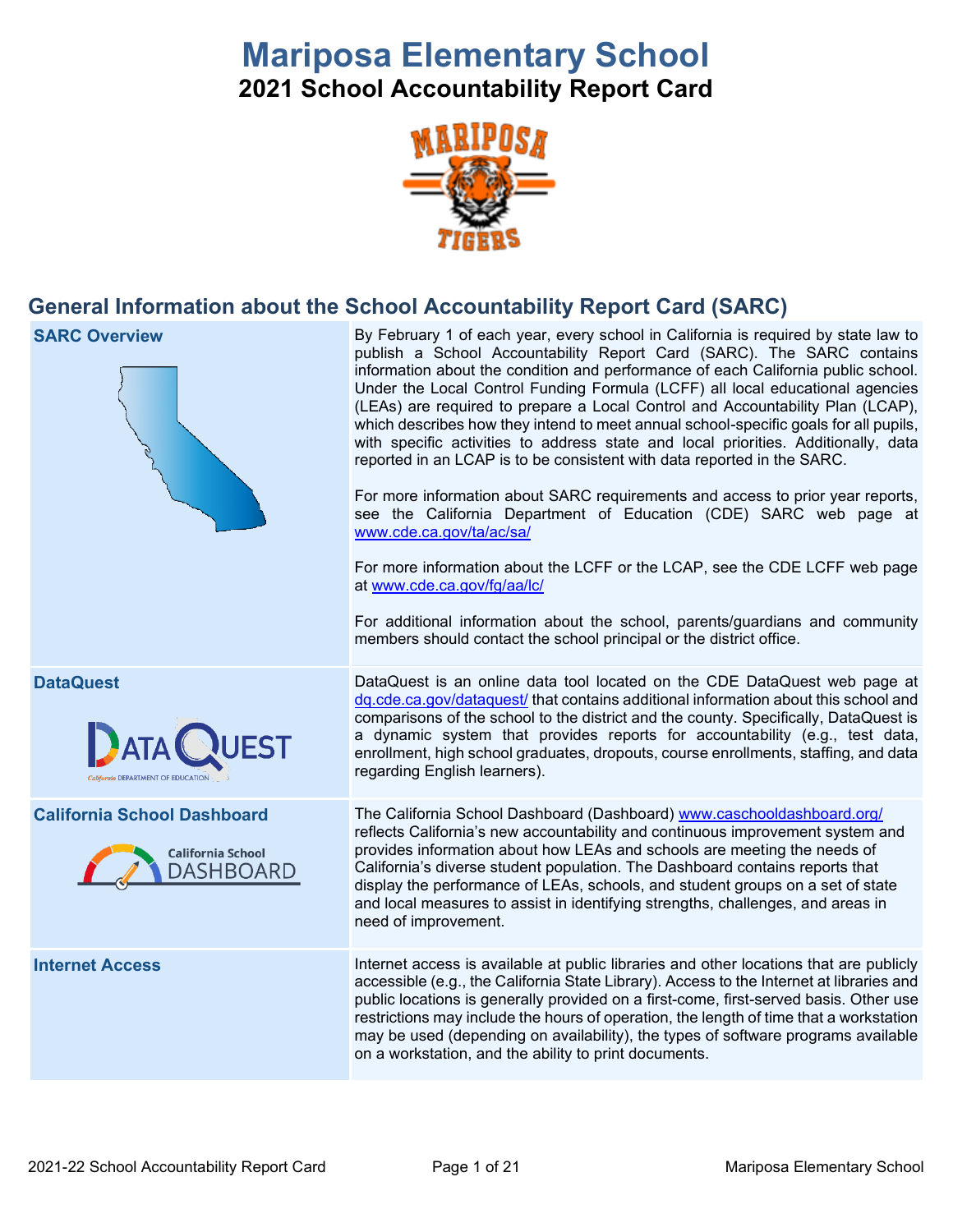## **2021-22 School Contact Information**

| <b>School Name</b>                                 | Mariposa Elementary School    |
|----------------------------------------------------|-------------------------------|
| <b>Street</b>                                      | 1605 East D Street            |
| City, State, Zip                                   | Ontario, CA 91764             |
| <b>Phone Number</b>                                | 909-983-4116                  |
| <b>Principal</b>                                   | Arnie Ayala                   |
| <b>Email Address</b>                               | arnie.ayala@omsd.net          |
| <b>School Website</b>                              | https://www.omsd.net/Mariposa |
| County-District-School (CDS) Code 36-67819-6036347 |                               |

| 2021-22 District Contact Information |                                   |  |  |  |
|--------------------------------------|-----------------------------------|--|--|--|
| <b>District Name</b>                 | Ontario-Montclair School District |  |  |  |
| <b>Phone Number</b>                  | $(909)$ 459-2500                  |  |  |  |
| Superintendent                       | Dr. James Q. Hammond              |  |  |  |
| <b>Email Address</b>                 | info@omsd.net                     |  |  |  |
| <b>District Website Address</b>      | https://www.omsd.net              |  |  |  |

### **2021-22 School Overview**

Welcome to Mariposa Elementary School. We are a diverse community of learners who aspire to become leaders of the 21st Century. Our mission statement is: As Leaders, we will inspire and empower! You might ask who do we inspire and empower? The answer is... EVERYONE (students, staff, families and the community)!

We at Mariposa Elementary truly believe in our mission statement and strive to help our students achieve their potential. Through our Leader in Me implementation, we have better defined our school's mission and live it more fully. By creating a focus on Leadership our school culture has improved and our students are not only learning the academic lessons they need but also acquiring the social-emotional skills they need to succeed in their future.

## **About this School**

## **2020-21 Student Enrollment by Grade Level**

| <b>Grade Level</b>      | <b>Number of Students</b> |
|-------------------------|---------------------------|
| Kindergarten            | 123                       |
| Grade 1                 | 86                        |
| Grade 2                 | 98                        |
| Grade 3                 | 105                       |
| Grade 4                 | 121                       |
| Grade 5                 | 115                       |
| Grade 6                 | $6\phantom{1}6$           |
| <b>Total Enrollment</b> | 654                       |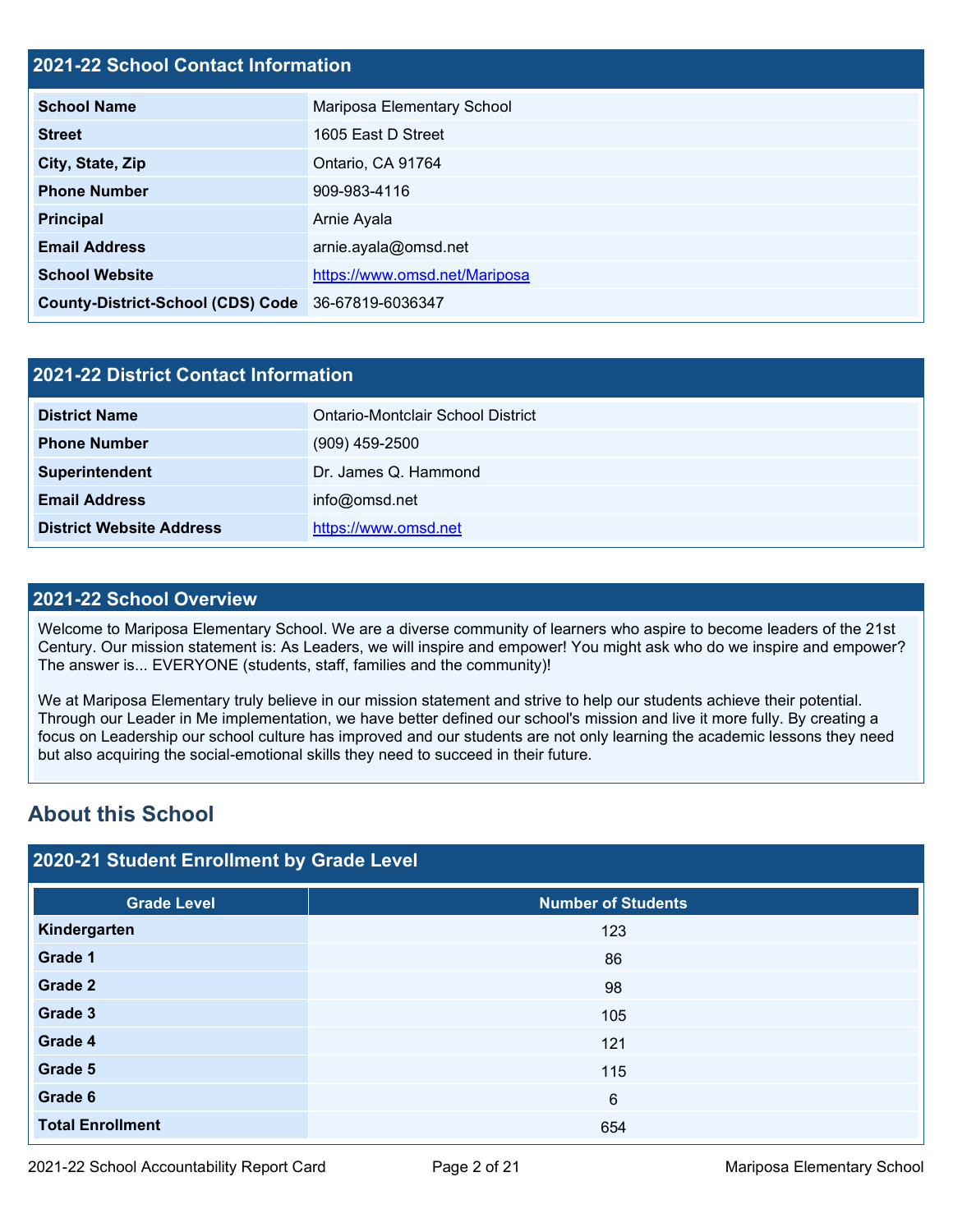## **2020-21 Student Enrollment by Student Group**

| <b>Student Group</b>                   | <b>Percent of Total Enrollment</b> |
|----------------------------------------|------------------------------------|
| Female                                 | 48                                 |
| <b>Male</b>                            | 52                                 |
| American Indian or Alaska Native       | 0.8                                |
| <b>Asian</b>                           | 1.8                                |
| <b>Black or African American</b>       | 8.4                                |
| <b>Filipino</b>                        | 0.6                                |
| <b>Hispanic or Latino</b>              | 86.2                               |
| Native Hawaiian or Pacific Islander    | 0.2                                |
| <b>Two or More Races</b>               | 0.6                                |
| <b>White</b>                           | 1.4                                |
| <b>English Learners</b>                | 49.8                               |
| <b>Foster Youth</b>                    | 0.9                                |
| <b>Homeless</b>                        | 11                                 |
| <b>Socioeconomically Disadvantaged</b> | 93.3                               |
| <b>Students with Disabilities</b>      | 11.2                               |

**A. Conditions of Learning State Priority: Basic**

The SARC provides the following information relevant to the State priority: Basic (Priority 1):

- Degree to which teachers are appropriately assigned and fully credentialed in the subject area and for the pupils they are teaching;
- Pupils have access to standards-aligned instructional materials; and
- School facilities are maintained in good repair

Note: For more information refer to the Updated Teacher Equity Definitions web page at<https://www.cde.ca.gov/pd/ee/teacherequitydefinitions.asp>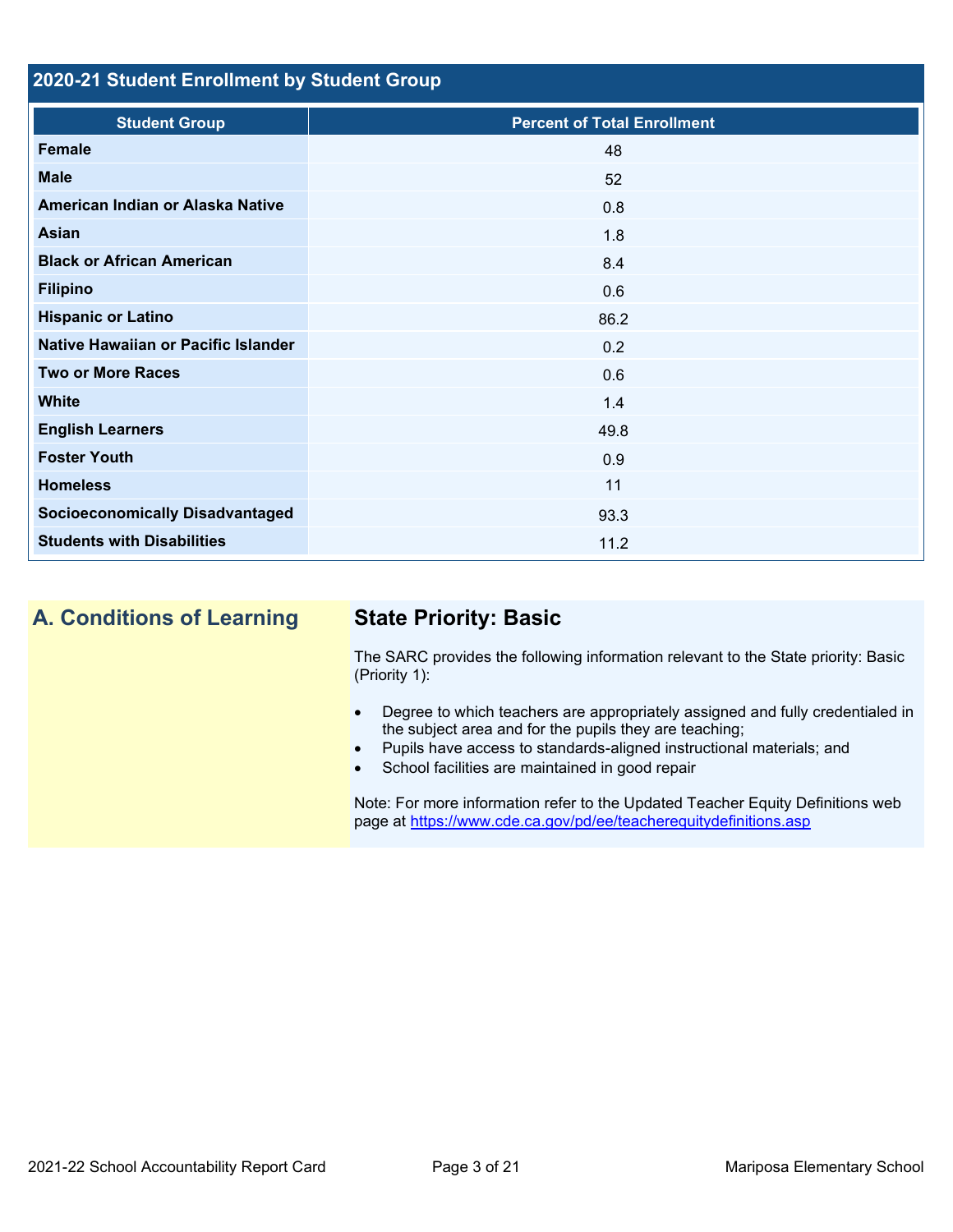| 2019-20 Teacher Preparation and Placement                                                       |         |  |  |  |
|-------------------------------------------------------------------------------------------------|---------|--|--|--|
| <b>Authorization/Assignment</b>                                                                 | 2019-20 |  |  |  |
| Fully (Preliminary or Clear) Credentialed for Subject and Student Placement (properly assigned) |         |  |  |  |
| <b>Intern Credential Holders Properly Assigned</b>                                              |         |  |  |  |
| Teachers Without Credentials and Misassignments ("ineffective" under ESSA)                      |         |  |  |  |
| Credentialed Teachers Assigned Out-of-Field ("out-of-field" under ESSA)                         |         |  |  |  |
| <b>Unknown</b>                                                                                  |         |  |  |  |
| <b>Total Teaching Positions</b>                                                                 |         |  |  |  |

Note: The data in this table is based on Full Time Equivalent (FTE) status. One FTE equals one staff member working full time; one FTE could also represent two staff members who each work 50 percent of full time. Additionally, an assignment is defined as a position that an educator is assigned to based on setting, subject, and grade level. An authorization is defined as the services that an educator is authorized to provide to students.

## **2019-20 Teachers Without Credentials and Misassignments (considered "ineffective" under ESSA)**

| <b>Authorization/Assignment</b>                              | 2019-20 |
|--------------------------------------------------------------|---------|
| <b>Permits and Waivers</b>                                   |         |
| <b>Misassignments</b>                                        |         |
| <b>Vacant Positions</b>                                      |         |
| <b>Total Teachers Without Credentials and Misassignments</b> |         |

## **2019-20 Credentialed Teachers Assigned Out-of-Field (considered "out-of-field" under ESSA)**

| <b>Indicator</b>                                              | 2019-20 |
|---------------------------------------------------------------|---------|
| <b>Credentialed Teachers Authorized on a Permit or Waiver</b> |         |
| <b>Local Assignment Options</b>                               |         |
| <b>Total Out-of-Field Teachers</b>                            |         |

| 2019-20 Class Assignments                                                                                                                           |         |  |  |  |
|-----------------------------------------------------------------------------------------------------------------------------------------------------|---------|--|--|--|
| Indicator                                                                                                                                           | 2019-20 |  |  |  |
| <b>Misassignments for English Learners</b><br>(a percentage of all the classes with English learners taught by teachers that are misassigned)       |         |  |  |  |
| No credential, permit or authorization to teach<br>(a percentage of all the classes taught by teachers with no record of an authorization to teach) |         |  |  |  |

## **2021-22 Quality, Currency, Availability of Textbooks and Other Instructional Materials**

| Year and month in which the data were collected |                                                                        | August 2020 |                                             |                                                         |
|-------------------------------------------------|------------------------------------------------------------------------|-------------|---------------------------------------------|---------------------------------------------------------|
| <b>Subject</b>                                  | Textbooks and Other Instructional Materials/year of<br><b>Adoption</b> |             | <b>From</b><br><b>Most</b><br><b>Recent</b> | <b>Percent</b><br><b>Students</b><br><b>Lacking Own</b> |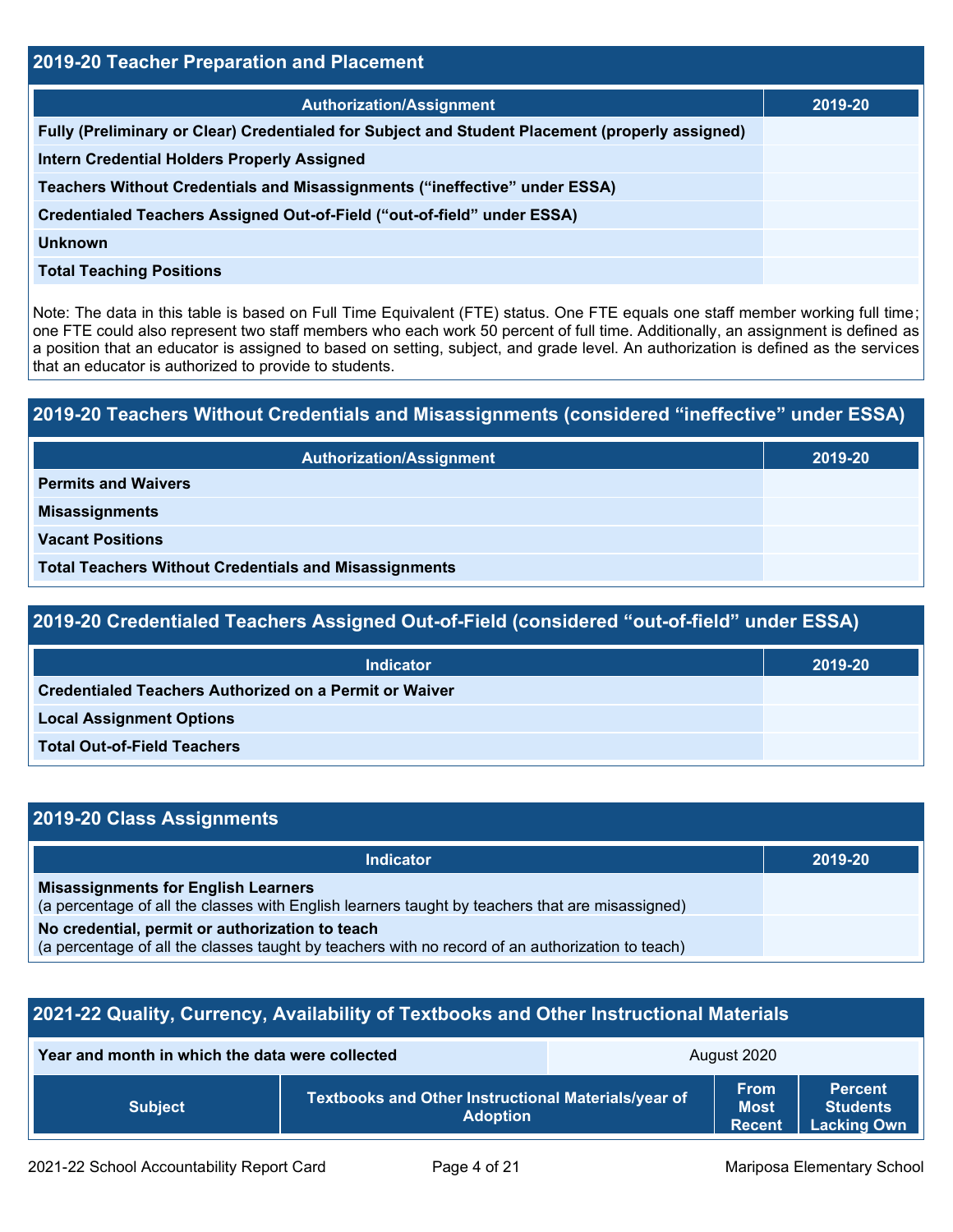|                                   |                                                                                                                                                                                                                                                                                                                                                                                                                                                                                      | <b>Adoption</b> | <b>Assigned</b><br><b>Copy</b> |
|-----------------------------------|--------------------------------------------------------------------------------------------------------------------------------------------------------------------------------------------------------------------------------------------------------------------------------------------------------------------------------------------------------------------------------------------------------------------------------------------------------------------------------------|-----------------|--------------------------------|
| <b>Reading/Language Arts</b>      | TK Big Day (Houghton-Mifflin-Harcourt) - Adopted 2016<br>K-6 Wonders (McGraw-Hill) - Adopted 2016                                                                                                                                                                                                                                                                                                                                                                                    | Yes             | 0%                             |
| <b>Mathematics</b>                | TK-8 - Eureka Math (Great Minds)- Adopted 2015* and then<br>in 2018* for Dual Immersion program.<br>K-8 mathematics materials were selected by OMSD<br>stakeholders to adopt due to the level of rigor of the program<br>and a strong alignment with the California State Standards.<br>*TK mathematics materials are from the most recent local<br>adoption.<br>Integrated Math, High School Credit Course, Houghton Mifflin<br>Harcourt, Integrated Math I, 2015 adopted May, 2020 | No              | 0%                             |
| <b>Science</b>                    | TK- Big Day Houghton-Mifflin- Adopted 2016<br>K-5 California Inspire Science (McGraw Hill) - Adopted 2019<br>6-8 California Inspire Science-Preferred Integrated (McGraw<br>Hill) - Adopted 2019                                                                                                                                                                                                                                                                                     | Yes             | 0%                             |
| <b>History-Social Science</b>     | TK Big Day (Houghton-Mifflin-Harcourt) - Adopted 2016<br>K-5 California Vistas (Macmillan/McGraw-Hill) - Adopted<br>2006*<br>6-8 My World Interactive (Pearson) - Adopted 2018<br>*K-5 History/Social Science materials are not from the most<br>recent state adoption; however, the district has determined<br>through local review that the materials are still aligned to<br>current state standards.                                                                             | Yes             | 0%                             |
| <b>Foreign Language</b>           | *Spanish II S, High School Credit Course, Vista, Imagina, 4th<br>Edition, adopted May 2020 - *Not from the most recent state<br>adoption.<br>Spanish for Native Speakers, McDougal Littel, Tu Mundo,<br>2008, adopted July 2008<br>Beginning Spanish, Prentice Hall, Realidades, 2008, adopted<br><b>July 2008</b>                                                                                                                                                                   | Yes             | 0%                             |
| <b>Health</b>                     | K-8 Focus on You (Charles Merrill Publishing) - Adopted<br>1984                                                                                                                                                                                                                                                                                                                                                                                                                      | No              | 0%                             |
| <b>Visual and Performing Arts</b> | TK-6 Theatre Arts Connection (SRA/McGraw-Hill) - Adopted<br>2008<br>TK-6 Art Connection (SRA/McGraw-Hill) - Adopted 2008<br>TK-8 CA Spotlight on Music (McGraw-Hill) - Adopted 2008<br>6-8 Middle School Art Series (McGraw-Hill) - Adopted 2008                                                                                                                                                                                                                                     | Yes             | 0%                             |

## **School Facility Conditions and Planned Improvements**

Mariposa Elementary has a total of 38 classrooms, a library, an administration building with a staff lounge, a multi-purpose room and three separate offices for the speech pathologist, psychologist and instructional coach. The school facility offers a safe learning environment with fully functioning lighting, heating and cooling systems, noise negation and solar panels. In addition to three separate play areas with playground equipment for kindergarten, primary and upper grade students, there is a large field with sufficient space for students to play. There are 13 restrooms available for students and 6 restrooms designated for staff, all of which are in working condition. The school has an outside covered area with tables and a fully enclosed multipurpose room that are used for breakfast, lunch and special school events. Wireless and/or network internet access is available in all buildings throughout the school. There are no current or planned facility improvements.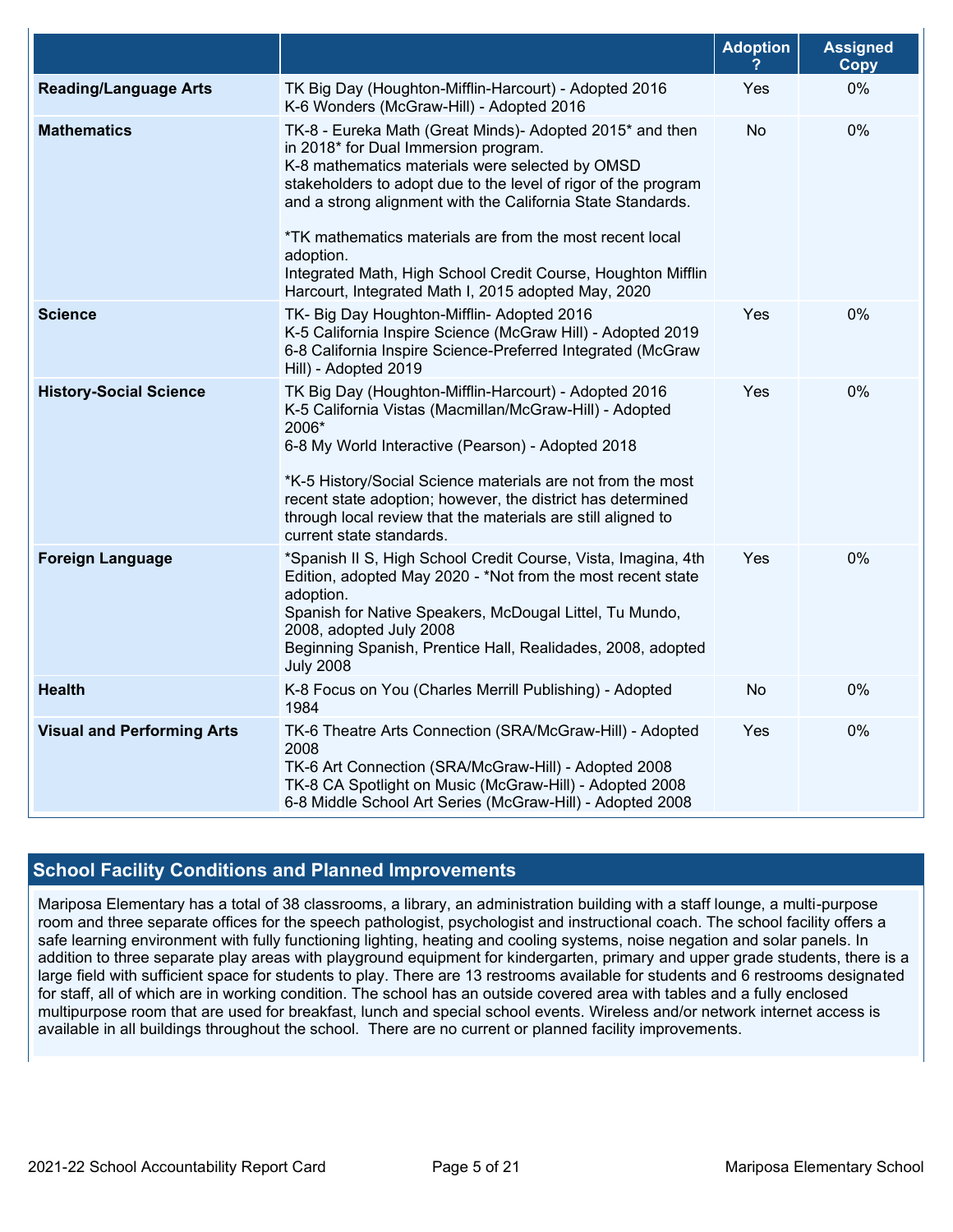## **School Facility Conditions and Planned Improvements**

Administrators meet weekly with the head custodian to discuss any maintenance, grounds, and/or cleaning issues. A routine cleaning schedule is in place. The head custodian maintains cleanliness on the grounds daily. At night, classrooms have trash emptied daily and are vacuumed every other day. Deep cleaning occurs during extended breaks and the summer months. The district takes great efforts to ensure that all schools are clean, safe and functional. Site and district maintenance and grounds staffs make sure that the work necessary to keep the school in good repair and aesthetically pleasing are completed in a timely manner . A work order process is used to ensure efficient service and that emergency repairs are given the highest priority. The floors, walls, and plumbing system are all in good shape.

The LEA takes great efforts to ensure that all schools are clean, safe, and functional. To assist in this effort, the district's Operations Department conducts an annual in-depth evaluation of each school to determine the condition of the facilities and identify situations that need maintenance, repair or an upgrade. The district uses a facility survey instrument developed by the State of California Office of Public School Construction to assist with the data gathering during the inspections. All findings are shared with the principal and work orders for needed repairs are created at that time. The results of this survey are available at the school office or the district office. The last state inspection mandated under the Williams Settlement was completed on September 2, 2021.

During the most recent Facility Conditions Evaluation conducted on September 2, 2021, by the County's William's Team, facilities and buildings, rooms, and grounds were found to be in "good repair." The Facility Inspection Tool was used throughout a walk-through of our school. There were no extreme deficiencies found. The report on this inspection was forwarded to the Superintendent of Schools.

### **Year and month of the most recent FIT report** September 2, 2020

| <b>System Inspected</b>                                                | Rate<br>Good <sub>1</sub> | Rate<br>Fair | Rate<br>Poor | <b>Repair Needed and Action Taken or Planned</b> |
|------------------------------------------------------------------------|---------------------------|--------------|--------------|--------------------------------------------------|
| <b>Systems:</b><br>Gas Leaks, Mechanical/HVAC, Sewer                   | X                         |              |              |                                                  |
| Interior:<br><b>Interior Surfaces</b>                                  | X                         |              |              |                                                  |
| <b>Cleanliness:</b><br>Overall Cleanliness, Pest/Vermin Infestation    | X                         |              |              |                                                  |
| <b>Electrical</b>                                                      | X                         |              |              |                                                  |
| <b>Restrooms/Fountains:</b><br>Restrooms, Sinks/ Fountains             | X                         |              |              |                                                  |
| Safety:<br>Fire Safety, Hazardous Materials                            | $\sf X$                   |              |              |                                                  |
| Structural:<br>Structural Damage, Roofs                                | X                         |              |              |                                                  |
| External:<br>Playground/School Grounds, Windows/<br>Doors/Gates/Fences | X                         |              |              |                                                  |

| <b>Overall Facility Rate</b> |      |      |      |  |  |  |
|------------------------------|------|------|------|--|--|--|
| <b>Exemplary</b>             | Good | Fair | Poor |  |  |  |
|                              |      |      |      |  |  |  |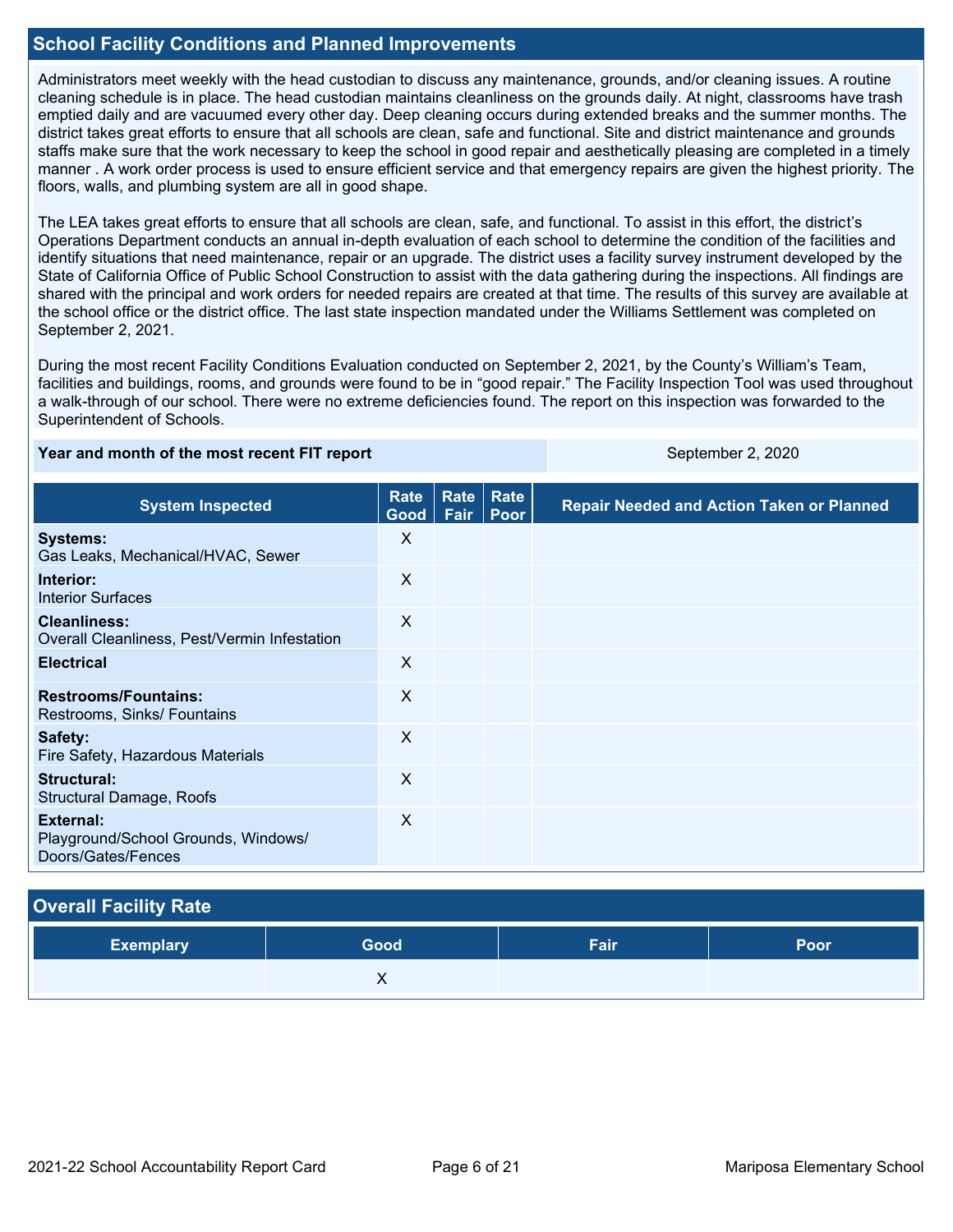## **B. Pupil Outcomes State Priority: Pupil Achievement**

The SARC provides the following information relevant to the State priority: Pupil Achievement (Priority 4):

### **Statewide Assessments**

(i.e., California Assessment of Student Performance and Progress [CAASPP] System includes the Smarter Balanced Summative Assessments for students in the general education population and the California Alternate Assessments [CAAs] for English language arts/literacy [ELA] and mathematics given in grades three through eight and grade eleven. Only eligible students may participate in the administration of the CAAs. CAAs items are aligned with alternate achievement standards, which are linked with the Common Core State Standards [CCSS] for students with the most significant cognitive disabilities).

The CAASPP System encompasses the following assessments and student participation requirements:

- 1. **Smarter Balanced Summative Assessments and CAAs for ELA** in grades three through eight and grade eleven.
- 2. **Smarter Balanced Summative Assessments and CAAs for mathematics** in grades three through eight and grade eleven.
- 3. **California Science Test (CAST) and CAAs for Science** in grades five, eight, and once in high school (i.e., grade ten, eleven, or twelve).

### **SARC Reporting in the 2020-2021 School Year Only**

Where the most viable option, LEAs were required to administer the statewide summative assessment in ELA and mathematics. Where a statewide summative assessment was not the most viable option for the LEA (or for one or more gradelevel[s] within the LEA) due to the pandemic, LEAs were allowed to report results from a different assessment that met the criteria established by the State Board of Education (SBE) on March 16, 2021. The assessments were required to be:

- Aligned with CA CCSS for ELA and mathematics;
- Available to students in grades 3 through 8, and grade 11; and
- Uniformly administered across a grade, grade span, school, or district to all eligible students.

### **Options**

Note that the CAAs could only be administered in-person following health and safety requirements. If it was not viable for the LEA to administer the CAAs in person with health and safety guidelines in place, the LEA was directed to not administer the tests. There were no other assessment options available for the CAAs. Schools administered the Smarter Balanced Summative Assessments for ELA and mathematics, other assessments that meet the SBE criteria, or a combination of both, and they could only choose one of the following:

- Smarter Balanced ELA and mathematics summative assessments;
- Other assessments meeting the SBE criteria; or
- Combination of Smarter Balanced ELA and mathematics summative assessments and other assessments.

The percentage of students who have successfully completed courses that satisfy the requirements for entrance to the University of California and the California State University, or career technical education sequences or programs of study.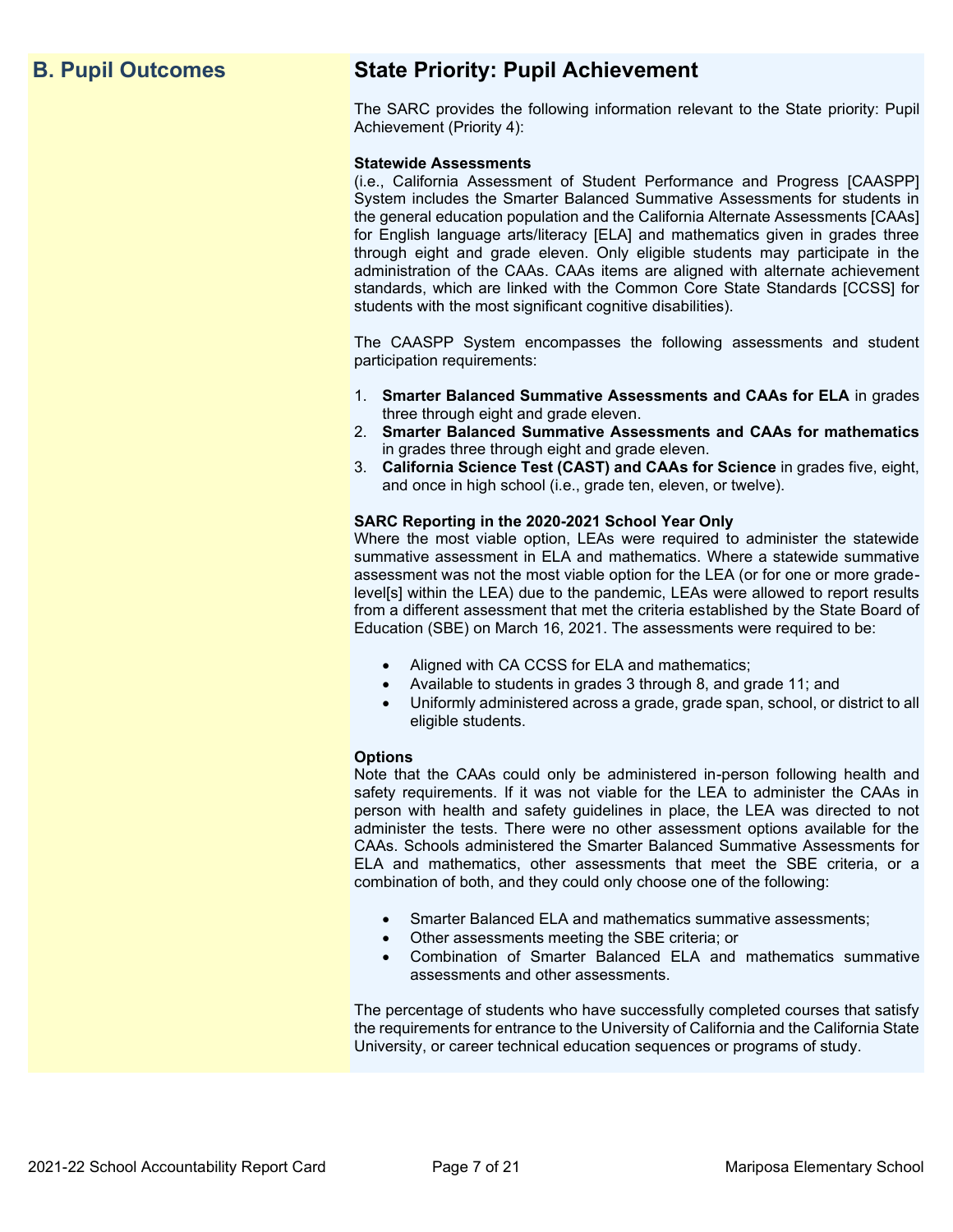## **Percentage of Students Meeting or Exceeding the State Standard on CAASPP**

This table displays CAASPP test results in ELA and mathematics for all students grades three through eight and grade eleven taking and completing a state-administered assessment.

The 2019-2020 data cells with N/A values indicate that the 2019-2020 data are not available due to the COVID-19 pandemic and resulting summative test suspension. The Executive Order N-30-20 was issued which waived the assessment, accountability, and reporting requirements for the 2019-2020 school year.

The 2020-2021 data cells have N/A values because these data are not comparable to other year data due to the COVID-19 pandemic during the 2020-2021 school year. Where the CAASPP assessments in ELA and/or mathematics is not the most viable option, the LEAs were allowed to administer local assessments. Therefore, the 2020-2021 data between school years for the school, district, state are not an accurate comparison. As such, it is inappropriate to compare results of the 2020-2021 school year to other school years.

| <b>Subject</b>                                                       | <b>School</b><br>2019-20 | <b>School</b><br>2020-21 | <b>District</b><br>2019-20 | <b>District</b><br>2020-21 | <b>State</b><br>2019-20 | <b>State</b><br>2020-21 |
|----------------------------------------------------------------------|--------------------------|--------------------------|----------------------------|----------------------------|-------------------------|-------------------------|
| <b>English Language Arts/Literacy</b><br>$\left($ grades 3-8 and 11) | N/A                      | N/A                      | N/A                        | N/A                        | N/A                     | N/A                     |
| <b>Mathematics</b><br>$(grades 3-8 and 11)$                          | N/A                      | N/A                      | N/A                        | N/A                        | N/A                     | N/A                     |

## **2020-21 CAASPP Test Results in ELA by Student Group**

This table displays CAASPP test results in ELA by student group for students grades three through eight and grade eleven taking and completing a state-administered assessment. The CDE will populate this table for schools in cases where the school administered the CAASPP assessment. In cases where the school administered a local assessment instead of CAASPP, the CDE will populate this table with "NT" values, meaning this school did not test students using the CAASPP. See the local assessment(s) table for more information.

| <b>CAASPP</b><br><b>Student Groups</b> | <b>CAASPP</b><br><b>Total</b><br><b>Enrollment</b> | <b>CAASPP</b><br><b>Number</b><br><b>Tested</b> | <b>CAASPP</b><br><b>Percent</b><br><b>Tested</b> | <b>CAASPP</b><br><b>Percent</b><br><b>Not Tested</b> | <b>CAASPP</b><br><b>Percent</b><br>Met or<br><b>Exceeded</b> |
|----------------------------------------|----------------------------------------------------|-------------------------------------------------|--------------------------------------------------|------------------------------------------------------|--------------------------------------------------------------|
| <b>All Students</b>                    | 347                                                | <b>NT</b>                                       | <b>NT</b>                                        | <b>NT</b>                                            | <b>NT</b>                                                    |
| <b>Female</b>                          | 167                                                | <b>NT</b>                                       | <b>NT</b>                                        | <b>NT</b>                                            | <b>NT</b>                                                    |
| <b>Male</b>                            | 180                                                | <b>NT</b>                                       | <b>NT</b>                                        | <b>NT</b>                                            | <b>NT</b>                                                    |
| American Indian or Alaska Native       | $\mathbf{0}$                                       | $\mathbf 0$                                     | $\mathbf{0}$                                     | $\Omega$                                             | $\Omega$                                                     |
| <b>Asian</b>                           | --                                                 | <b>NT</b>                                       | <b>NT</b>                                        | <b>NT</b>                                            | <b>NT</b>                                                    |
| <b>Black or African American</b>       | 30                                                 | <b>NT</b>                                       | <b>NT</b>                                        | <b>NT</b>                                            | <b>NT</b>                                                    |
| <b>Filipino</b>                        | --                                                 | <b>NT</b>                                       | <b>NT</b>                                        | <b>NT</b>                                            | <b>NT</b>                                                    |
| <b>Hispanic or Latino</b>              | 297                                                | <b>NT</b>                                       | <b>NT</b>                                        | <b>NT</b>                                            | <b>NT</b>                                                    |
| Native Hawaiian or Pacific Islander    | $\mathbf{0}$                                       | $\mathbf 0$                                     | $\mathbf 0$                                      | $\mathbf 0$                                          | 0                                                            |
| <b>Two or More Races</b>               | --                                                 | <b>NT</b>                                       | <b>NT</b>                                        | <b>NT</b>                                            | <b>NT</b>                                                    |
| <b>White</b>                           | --                                                 | <b>NT</b>                                       | <b>NT</b>                                        | <b>NT</b>                                            | <b>NT</b>                                                    |
| <b>English Learners</b>                | 156                                                | <b>NT</b>                                       | <b>NT</b>                                        | <b>NT</b>                                            | <b>NT</b>                                                    |
| <b>Foster Youth</b>                    | $- -$                                              | <b>NT</b>                                       | <b>NT</b>                                        | <b>NT</b>                                            | NT                                                           |
| <b>Homeless</b>                        | 74                                                 | <b>NT</b>                                       | <b>NT</b>                                        | <b>NT</b>                                            | <b>NT</b>                                                    |
| <b>Military</b>                        | $\mathbf{0}$                                       | $\mathbf 0$                                     | $\mathbf 0$                                      | $\Omega$                                             | $\mathbf{0}$                                                 |
| <b>Socioeconomically Disadvantaged</b> | 324                                                | <b>NT</b>                                       | <b>NT</b>                                        | <b>NT</b>                                            | <b>NT</b>                                                    |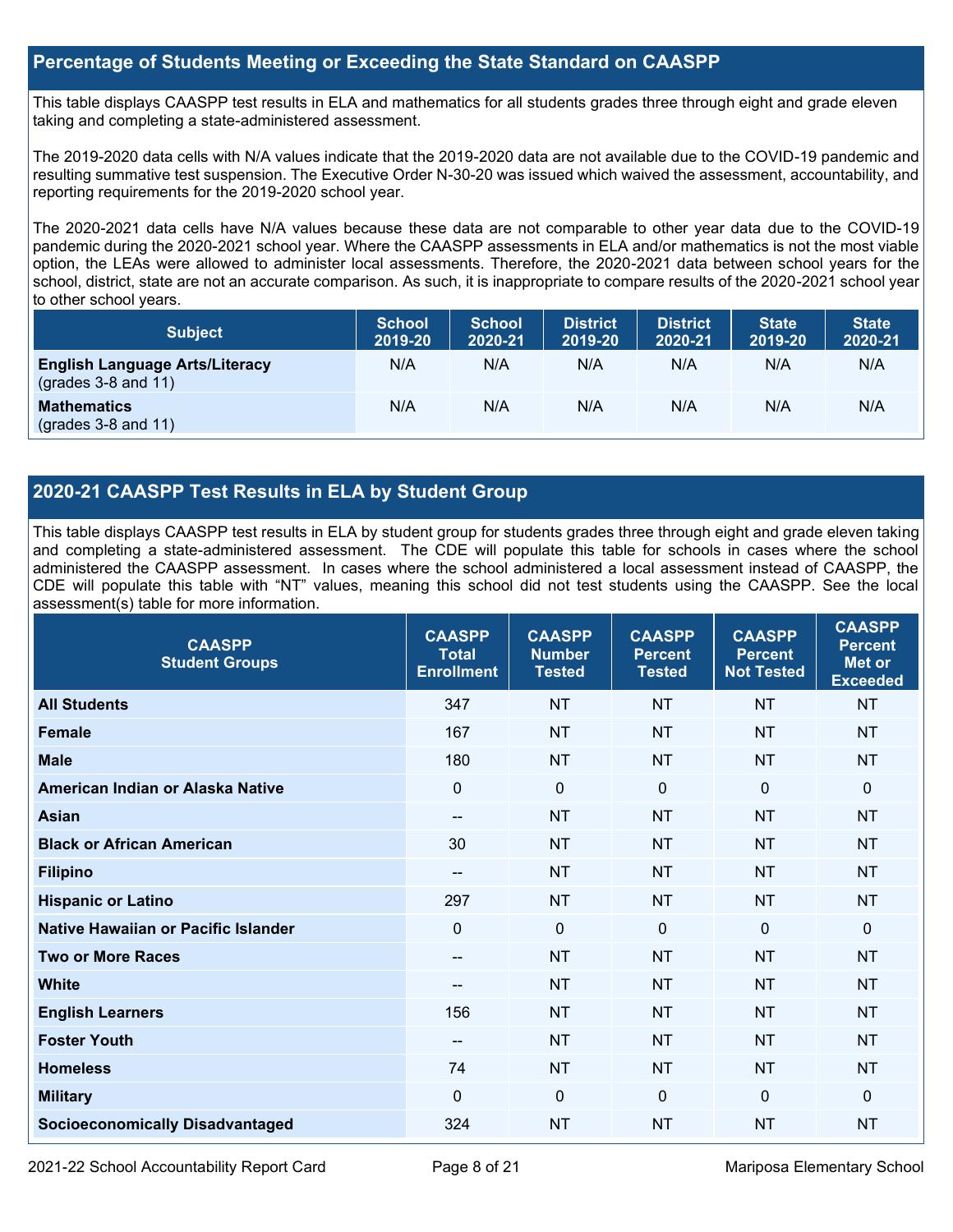| <b>Students Receiving Migrant Education Services</b> |    |  |   |
|------------------------------------------------------|----|--|---|
| <b>Students with Disabilities</b>                    | NΊ |  | N |

## **2020-21 CAASPP Test Results in Math by Student Group**

This table displays CAASPP test results in Math by student group for students grades three through eight and grade eleven taking and completing a state-administered assessment. The CDE will populate this table for schools in cases where the school administered the CAASPP assessment. In cases where the school administered a local assessment instead of CAASPP, the CDE will populate this table with "NT" values, meaning this school did not test students using the CAASPP. See the local assessment(s) table for more information.

| <b>CAASPP</b><br><b>Student Groups</b>               | <b>CAASPP</b><br><b>Total</b><br><b>Enrollment</b> | <b>CAASPP</b><br><b>Number</b><br><b>Tested</b> | <b>CAASPP</b><br><b>Percent</b><br><b>Tested</b> | <b>CAASPP</b><br><b>Percent</b><br><b>Not Tested</b> | <b>CAASPP</b><br><b>Percent</b><br><b>Met or</b><br><b>Exceeded</b> |
|------------------------------------------------------|----------------------------------------------------|-------------------------------------------------|--------------------------------------------------|------------------------------------------------------|---------------------------------------------------------------------|
| <b>All Students</b>                                  | 347                                                | <b>NT</b>                                       | <b>NT</b>                                        | <b>NT</b>                                            | <b>NT</b>                                                           |
| <b>Female</b>                                        | 167                                                | <b>NT</b>                                       | <b>NT</b>                                        | <b>NT</b>                                            | <b>NT</b>                                                           |
| <b>Male</b>                                          | 180                                                | <b>NT</b>                                       | <b>NT</b>                                        | <b>NT</b>                                            | <b>NT</b>                                                           |
| American Indian or Alaska Native                     | $\mathbf 0$                                        | $\mathbf 0$                                     | $\mathbf 0$                                      | $\overline{0}$                                       | 0                                                                   |
| <b>Asian</b>                                         | $\overline{\phantom{a}}$                           | <b>NT</b>                                       | <b>NT</b>                                        | <b>NT</b>                                            | <b>NT</b>                                                           |
| <b>Black or African American</b>                     | 30                                                 | <b>NT</b>                                       | <b>NT</b>                                        | <b>NT</b>                                            | <b>NT</b>                                                           |
| <b>Filipino</b>                                      | $\overline{\phantom{a}}$                           | <b>NT</b>                                       | <b>NT</b>                                        | <b>NT</b>                                            | <b>NT</b>                                                           |
| <b>Hispanic or Latino</b>                            | 297                                                | <b>NT</b>                                       | <b>NT</b>                                        | <b>NT</b>                                            | <b>NT</b>                                                           |
| Native Hawaiian or Pacific Islander                  | $\mathbf 0$                                        | $\mathbf 0$                                     | $\mathbf 0$                                      | $\mathbf 0$                                          | 0                                                                   |
| <b>Two or More Races</b>                             | $\overline{\phantom{a}}$                           | <b>NT</b>                                       | <b>NT</b>                                        | <b>NT</b>                                            | <b>NT</b>                                                           |
| <b>White</b>                                         | --                                                 | <b>NT</b>                                       | <b>NT</b>                                        | <b>NT</b>                                            | <b>NT</b>                                                           |
| <b>English Learners</b>                              | 156                                                | <b>NT</b>                                       | <b>NT</b>                                        | <b>NT</b>                                            | <b>NT</b>                                                           |
| <b>Foster Youth</b>                                  | $\overline{\phantom{a}}$                           | <b>NT</b>                                       | <b>NT</b>                                        | <b>NT</b>                                            | <b>NT</b>                                                           |
| <b>Homeless</b>                                      | 74                                                 | <b>NT</b>                                       | <b>NT</b>                                        | <b>NT</b>                                            | <b>NT</b>                                                           |
| <b>Military</b>                                      | $\mathbf 0$                                        | $\pmb{0}$                                       | $\mathbf{0}$                                     | $\mathbf 0$                                          | 0                                                                   |
| <b>Socioeconomically Disadvantaged</b>               | 324                                                | <b>NT</b>                                       | <b>NT</b>                                        | <b>NT</b>                                            | <b>NT</b>                                                           |
| <b>Students Receiving Migrant Education Services</b> | $\mathbf 0$                                        | $\mathbf 0$                                     | $\mathbf 0$                                      | $\mathbf 0$                                          | 0                                                                   |
| <b>Students with Disabilities</b>                    | 52                                                 | <b>NT</b>                                       | <b>NT</b>                                        | <b>NT</b>                                            | <b>NT</b>                                                           |

## **2020-21 Local Assessment Test Results in ELA by Student Group**

This table displays Local Assessment test results in ELA by student group for students grades three through eight and grade eleven. LEAs/schools will populate this table for schools in cases where the school administered a local assessment. In cases where the school administered the CAASPP assessment, LEAs/schools will populate this table with "N/A" values in all cells, meaning this table is Not Applicable for this school.

| <b>IREADY</b><br><b>Student Groups</b> | <b>IREADY</b><br><b>Total</b><br><b>Enrollment</b> | <b>IREADY</b><br><b>Number</b><br><b>Tested</b> | <b><i>IREADY</i></b><br><b>Percent</b><br><b>Tested</b> | <b>IREADY</b><br><b>Percent</b><br><b>Not Tested</b> | <b>IREADY</b><br><b>Percent</b><br>At or Above<br><b>Grade Level</b> |
|----------------------------------------|----------------------------------------------------|-------------------------------------------------|---------------------------------------------------------|------------------------------------------------------|----------------------------------------------------------------------|
| <b>All Students</b>                    | 347                                                | 326                                             | 93.95%                                                  | 6.05%                                                | 23.92%                                                               |
| Female                                 | 167                                                | 157                                             | 94.01%                                                  | 5.99%                                                | 28.74%                                                               |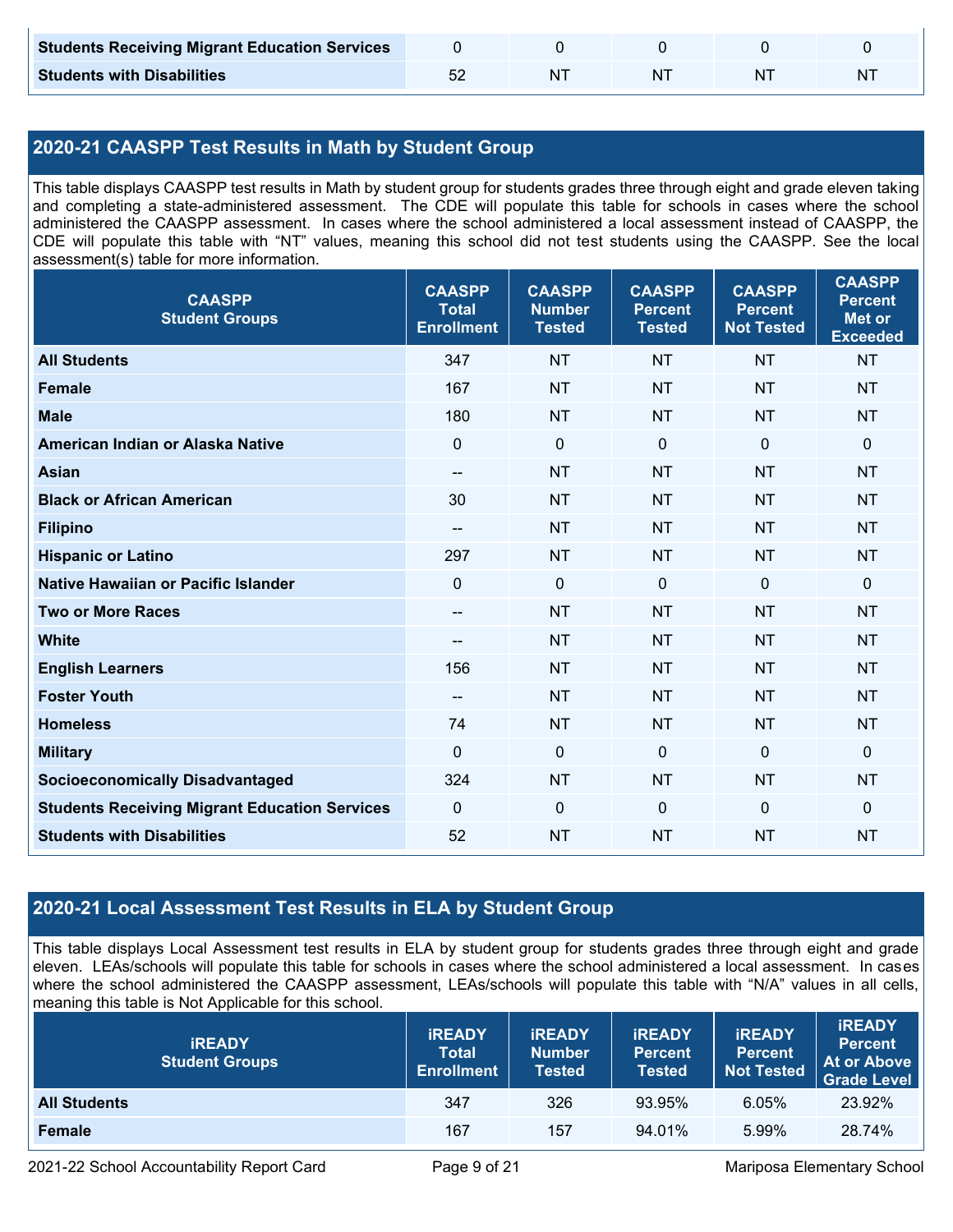| <b>Male</b>                                                                                | 180            | 169            | 93.89%       | 6.11%          | 19.44%    |
|--------------------------------------------------------------------------------------------|----------------|----------------|--------------|----------------|-----------|
| American Indian or Alaska Native                                                           | $\Omega$       | 0              | $0.00\%$     | $0.00\%$       | $0.00\%$  |
| <b>Asian</b>                                                                               | 9              | 9              | 100.00%      | $0.00\%$       | 0.00%     |
| <b>Black or African American</b>                                                           | 32             | 30             | 93.75%       | 6.25%          | 46.88%    |
| <b>Filipino</b>                                                                            | 2              | $\overline{2}$ | 100.00%      | $0.00\%$       | 0.00%     |
| <b>Hispanic or Latino</b>                                                                  | 297            | 278            | 93.60%       | 6.40%          | 20.20%    |
| Native Hawaiian or Pacific Islander                                                        | 0              | 0              | $0.00\%$     | 0.00%          |           |
| <b>Two or More Races</b>                                                                   | $\mathbf 0$    | 0              | 0            | 0              |           |
| White                                                                                      | 7              | $\overline{7}$ | 100.00%      | $0.00\%$       | <b>NA</b> |
| <b>English Learners</b>                                                                    | 156            | 140            | 89.74%       | 10.26%         | $0.00\%$  |
| <b>Foster Youth</b>                                                                        | $\overline{2}$ | $\overline{2}$ | 100.00%      | $0.00\%$       |           |
| <b>Homeless</b>                                                                            | 37             | 36             | 97.3         | 270.00%        | $0.00\%$  |
| <b>Military</b>                                                                            | $\Omega$       | $\mathbf 0$    | $\mathbf{0}$ | $\overline{0}$ | N/A       |
| <b>Socioeconomically Disadvantaged</b>                                                     | 347            | 326            | 93.95%       | 6.05%          | 23.92%    |
| <b>Students Receiving Migrant Education Services</b>                                       | $\Omega$       | 0              | $\mathbf 0$  | $\mathbf 0$    | N/A       |
| <b>Students with Disabilities</b>                                                          | 50             | 46             | 92.00%       | 8.00%          | 0.00%     |
| *At or above the grade-level standard in the context of the local assessment administered. |                |                |              |                |           |

## **2020-21 Local Assessment Test Results in Math by Student Group**

This table displays Local Assessment test results in Math by student group for students grades three through eight and grade eleven. LEAs/schools will populate this table for schools in cases where the school administered a local assessment. In cases where the school administered the CAASPP assessment, LEAs/schools will populate this table with "N/A" values in all cells, meaning this table is Not Applicable for this school.

| <b>iREADY</b><br><b>Student Groups</b> | <b>IREADY</b><br><b>Total</b><br><b>Enrollment</b> | <b>iREADY</b><br><b>Number</b><br><b>Tested</b> | <b>iREADY</b><br><b>Percent</b><br><b>Tested</b> | <b>IREADY</b><br><b>Percent</b><br><b>Not Tested</b> | <b>IREADY</b><br><b>Percent</b><br><b>At or Above</b><br><b>Grade Level</b> |
|----------------------------------------|----------------------------------------------------|-------------------------------------------------|--------------------------------------------------|------------------------------------------------------|-----------------------------------------------------------------------------|
| <b>All Students</b>                    | 347                                                | 320                                             | 92.22%                                           | 7.78%                                                | 21.38%                                                                      |
| <b>Female</b>                          | 167                                                | 154                                             | 92.22%                                           | 7.78%                                                | 11.38%                                                                      |
| <b>Male</b>                            | 180                                                | 166                                             | 92.22%                                           | 7.78%                                                | 10.00%                                                                      |
| American Indian or Alaska Native       | 0                                                  | $\mathbf 0$                                     | na                                               | na                                                   | na                                                                          |
| Asian                                  | 9                                                  | 9                                               | 100.00%                                          | 0.00%                                                | 0.00%                                                                       |
| <b>Black or African American</b>       | 32                                                 | 28                                              | 87.50%                                           | 12.50%                                               | 0.00%                                                                       |
| <b>Filipino</b>                        | $\overline{2}$                                     | $\overline{2}$                                  | 100.00%                                          | 0.00%                                                | 0.00%                                                                       |
| <b>Hispanic or Latino</b>              | 297                                                | 274                                             | 92.26%                                           | 7.74%                                                | 10.10%                                                                      |
| Native Hawaiian or Pacific Islander    | $\mathbf 0$                                        | $\mathbf 0$                                     | $\mathbf{0}$                                     | na                                                   | 0                                                                           |
| <b>Two or More Races</b>               | $\mathbf 0$                                        | $\mathbf 0$                                     | $\mathbf{0}$                                     | $\overline{0}$                                       | $\Omega$                                                                    |
| <b>White</b>                           | $\overline{7}$                                     | $\overline{7}$                                  | 100.00%                                          | 0.00%                                                | 0.00%                                                                       |
| <b>English Learners</b>                | 156                                                | 139                                             | 89.10%                                           | 10.90%                                               | $0.00\%$                                                                    |
| <b>Foster Youth</b>                    | $\overline{2}$                                     | $\overline{2}$                                  | 100%                                             | $0.00\%$                                             |                                                                             |
| <b>Homeless</b>                        | 37                                                 | 35                                              | 94.59%                                           | 5.41%                                                | 0.00%                                                                       |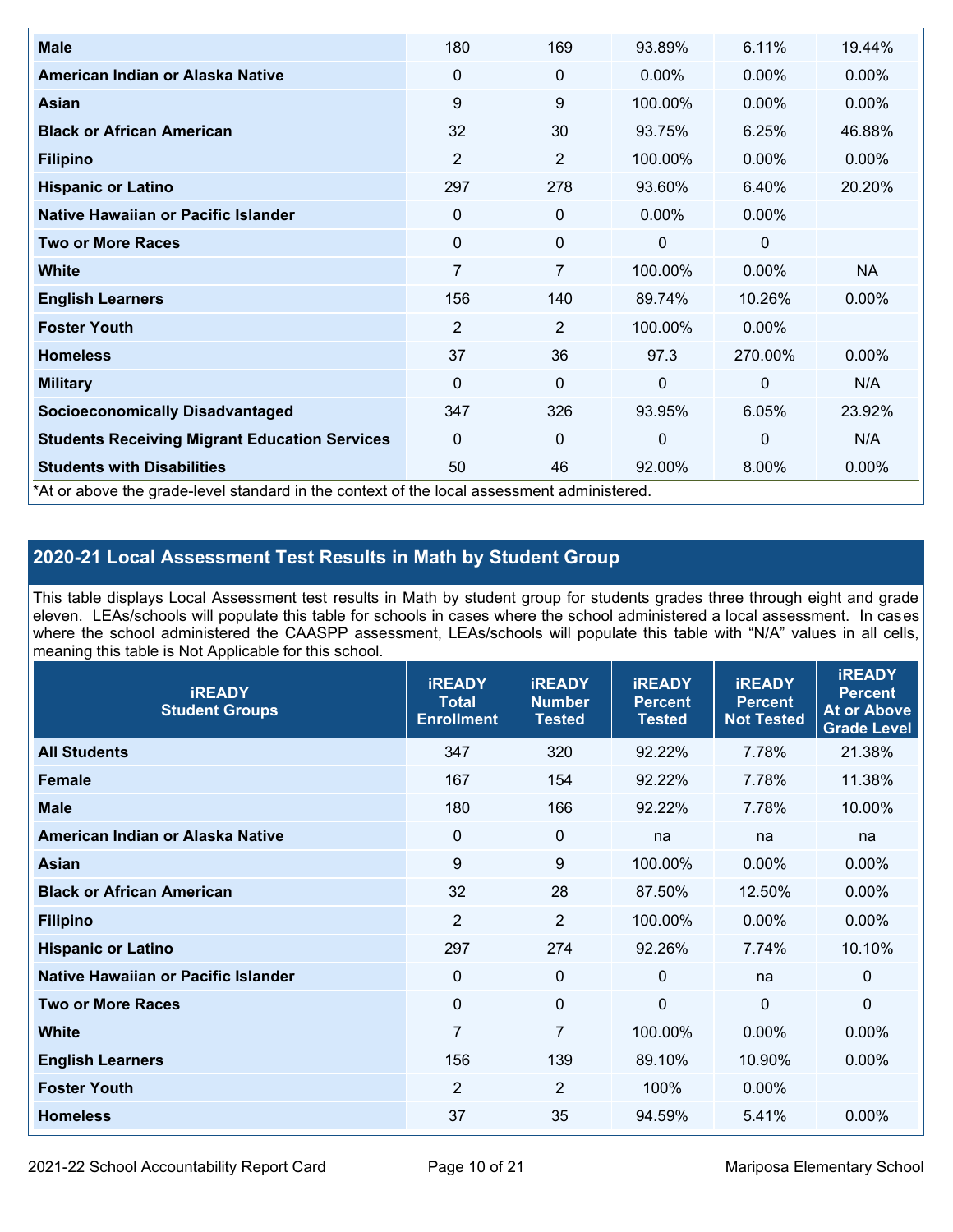| <b>Military</b>                                      |     |     |           |       | na       |
|------------------------------------------------------|-----|-----|-----------|-------|----------|
| <b>Socioeconomically Disadvantaged</b>               | 347 | 320 | 9222%     | 7.78% | 10.66%   |
| <b>Students Receiving Migrant Education Services</b> |     |     |           |       | na       |
| <b>Students with Disabilities</b>                    | 50  | 46  | $92.00\%$ | 8.00% | $0.00\%$ |

\*At or above the grade-level standard in the context of the local assessment administered.

## **CAASPP Test Results in Science for All Students**

This table displays the percentage of all students grades five, eight, and High School meeting or exceeding the State Standard.

The 2019-2020 data cells with N/A values indicate that the 2019-2020 data are not available due to the COVID-19 pandemic and resulting summative testing suspension. The Executive Order N-30-20 was issued which waived the assessment, accountability, and reporting requirements for the 2019-2020 school year.

For any 2020-2021 data cells with N/T values indicate that this school did not test students using the CAASPP Science.

| <b>Subject</b>                                  | <b>School</b> | School  | <b>District</b> | <b>District</b> | State <sup>1</sup> | <b>State</b> |
|-------------------------------------------------|---------------|---------|-----------------|-----------------|--------------------|--------------|
|                                                 | 2019-20       | 2020-21 | 2019-20         | 2020-21         | 2019-20            | 2020-21      |
| <b>Science</b><br>(grades 5, 8 and high school) | N/A           | ΝT      | N/A             | ΝT              | N/A                | 28.72        |

## **2020-21 CAASPP Test Results in Science by Student Group**

This table displays CAASPP test results in Science by student group for students grades five, eight, and High School. For any data cells with N/T values indicate that this school did not test students using the CAASPP Science.

| <b>Student Group</b>                                 | <b>Total</b><br><b>Enrollment</b> | <b>Number</b><br><b>Tested</b> | <b>Percent</b><br><b>Tested</b> | <b>Percent</b><br><b>Not Tested</b> | <b>Percent</b><br><b>Met or</b><br><b>Exceeded</b> |
|------------------------------------------------------|-----------------------------------|--------------------------------|---------------------------------|-------------------------------------|----------------------------------------------------|
| <b>All Students</b>                                  | 116                               | <b>NT</b>                      | <b>NT</b>                       | <b>NT</b>                           | <b>NT</b>                                          |
| <b>Female</b>                                        | 62                                | <b>NT</b>                      | <b>NT</b>                       | <b>NT</b>                           | <b>NT</b>                                          |
| <b>Male</b>                                          | 54                                | <b>NT</b>                      | <b>NT</b>                       | <b>NT</b>                           | <b>NT</b>                                          |
| American Indian or Alaska Native                     | $\mathbf 0$                       | $\mathbf 0$                    | $\mathbf 0$                     | $\mathbf 0$                         | $\mathbf 0$                                        |
| <b>Asian</b>                                         | --                                | <b>NT</b>                      | <b>NT</b>                       | <b>NT</b>                           | <b>NT</b>                                          |
| <b>Black or African American</b>                     | 13                                | <b>NT</b>                      | <b>NT</b>                       | <b>NT</b>                           | <b>NT</b>                                          |
| <b>Filipino</b>                                      | $\qquad \qquad -$                 | <b>NT</b>                      | <b>NT</b>                       | <b>NT</b>                           | <b>NT</b>                                          |
| <b>Hispanic or Latino</b>                            | 97                                | <b>NT</b>                      | <b>NT</b>                       | <b>NT</b>                           | <b>NT</b>                                          |
| <b>Native Hawaiian or Pacific Islander</b>           | $\Omega$                          | $\mathbf 0$                    | $\mathbf 0$                     | $\Omega$                            | $\mathbf 0$                                        |
| <b>Two or More Races</b>                             | --                                | <b>NT</b>                      | <b>NT</b>                       | <b>NT</b>                           | <b>NT</b>                                          |
| <b>White</b>                                         | $\overline{\phantom{a}}$          | <b>NT</b>                      | <b>NT</b>                       | <b>NT</b>                           | <b>NT</b>                                          |
| <b>English Learners</b>                              | 51                                | <b>NT</b>                      | <b>NT</b>                       | <b>NT</b>                           | <b>NT</b>                                          |
| <b>Foster Youth</b>                                  | --                                | <b>NT</b>                      | <b>NT</b>                       | <b>NT</b>                           | <b>NT</b>                                          |
| <b>Homeless</b>                                      | 16                                | <b>NT</b>                      | <b>NT</b>                       | <b>NT</b>                           | <b>NT</b>                                          |
| <b>Military</b>                                      | $\mathbf{0}$                      | $\mathbf 0$                    | $\mathbf 0$                     | $\mathbf 0$                         | $\mathbf 0$                                        |
| <b>Socioeconomically Disadvantaged</b>               | 110                               | <b>NT</b>                      | <b>NT</b>                       | <b>NT</b>                           | <b>NT</b>                                          |
| <b>Students Receiving Migrant Education Services</b> | $\mathbf 0$                       | $\mathbf 0$                    | $\mathbf 0$                     | $\mathbf 0$                         | $\Omega$                                           |
| <b>Students with Disabilities</b>                    | 14                                | <b>NT</b>                      | <b>NT</b>                       | <b>NT</b>                           | <b>NT</b>                                          |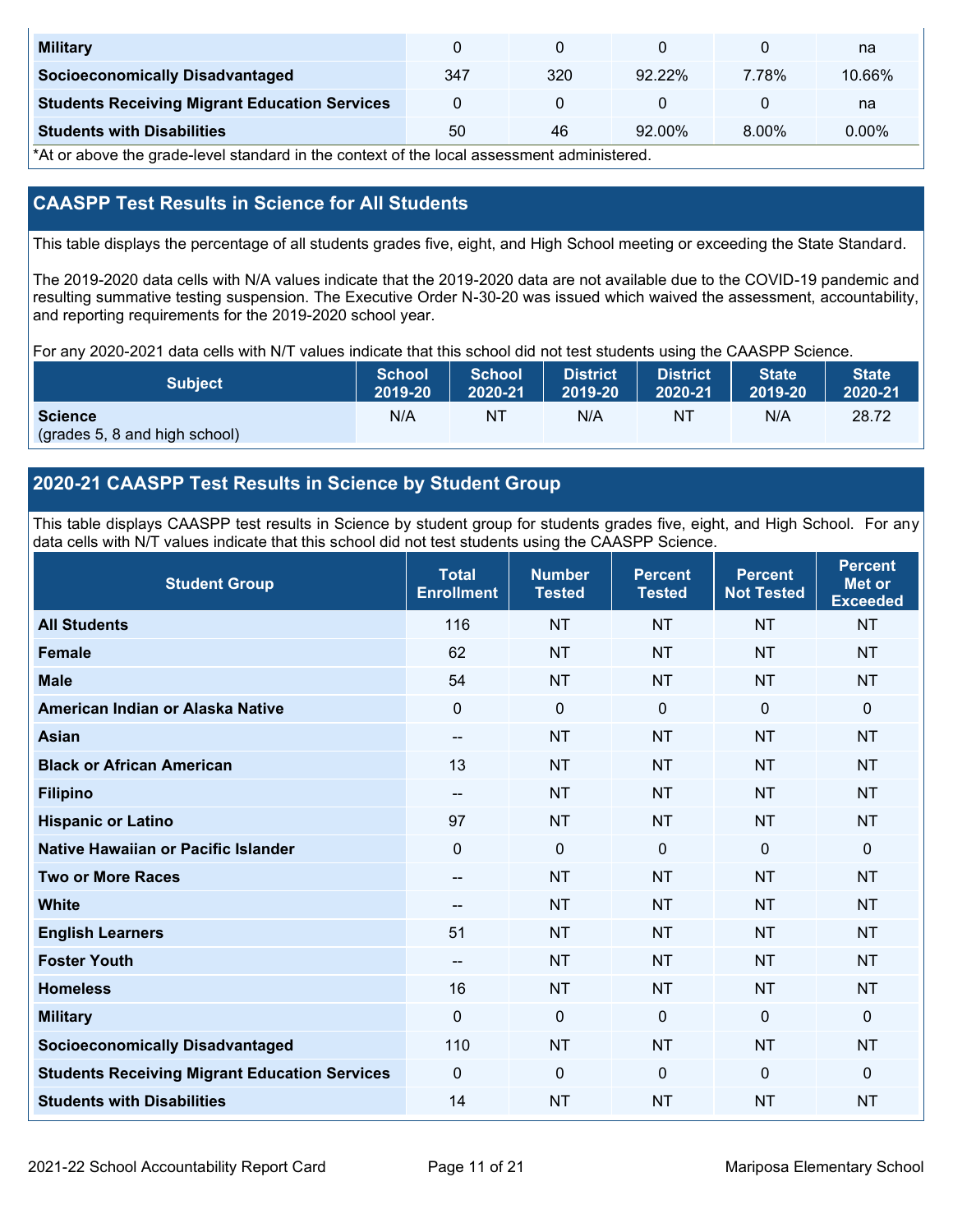## **B. Pupil Outcomes State Priority: Other Pupil Outcomes**

The SARC provides the following information relevant to the State priority: Other Pupil Outcomes (Priority 8): Pupil outcomes in the subject area of physical education.

## **2020-21 California Physical Fitness Test Results**

Due to the COVID-19 crisis, the Physical Fitness Test was suspended during the 2020-2021 school year and therefore no data are reported and each cell in this table is populated with "N/A."

| <b>Grade Level</b> | <b>Four of Six Fitness Standards</b> | <b>Five of Six Fitness Standards</b> | Percentage of Students Meeting   Percentage of Students Meeting   Percentage of Students Meeting  <br><b>Six of Six Fitness Standards</b> |
|--------------------|--------------------------------------|--------------------------------------|-------------------------------------------------------------------------------------------------------------------------------------------|
| Grade 5            | N/A                                  | N/A                                  | N/A                                                                                                                                       |
| Grade 7            | N/A                                  | N/A                                  | N/A                                                                                                                                       |
| Grade 9            | N/A                                  | N/A                                  | N/A                                                                                                                                       |

## **C. Engagement State Priority: Parental Involvement**

The SARC provides the following information relevant to the State priority: Parental Involvement (Priority 3): Efforts the school district makes to seek parent input in making decisions regarding the school district and at each school site.

### **2021-22 Opportunities for Parental Involvement**

Mariposa parents have many opportunities for involvement in the school and their student's education. Parents are invited to participate in the following parent groups: School Site Council, English Learner Advisory Council, Special Education Advisory Committee, Gifted and Talented Education Parent Meetings, Coffee with the Principal, School-Wide PBIS Team (Positive Behavior Intervention and Supports) and LCAP Advisory Meetings. Mariposa parents are encouraged to attend meetings and provide input on such topics as safety and access, site strategic planning, school plan program decisions and advise the school leadership on the needs of English learners, GATE students and students with disabilities.

The School Action Plan for Parent/Community Involvement addresses the establishment of a parental survey to determine interests and needs of parents. Our school hosts a parent volunteer recognition event and various family nights to engage Mariposa families and the community. Other training opportunities are available such as training parents as volunteers, parenting skills training, roles and responsibilities of Site Council and SELPAC membership. Parent meetings are presented monthly to assist parents with strategies on how to support the academic success of their students.

Information about current events and school activities can be found on the Mariposa Elementary School website, School-wide Class Dojo and Twitter account. The school mails important news and announcements to parents at home, uses the school's automated telephone system to contact parents verbally, sends text messages to parents via Blackboard Connect and Schoolwide Class Dojo.

Parents who want more information or wish to participate may contact our front office at (909) 983-4116.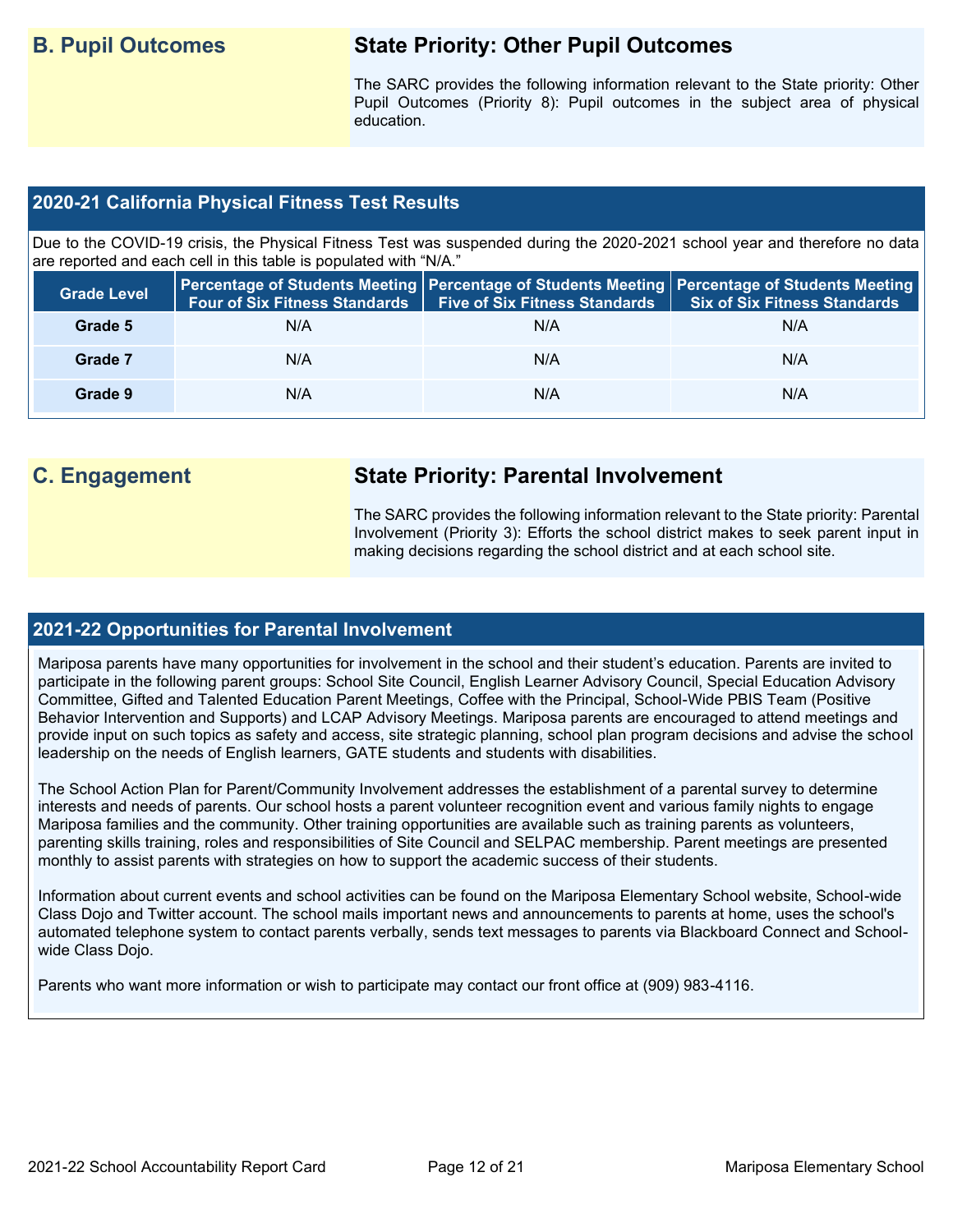## **2020-21 Chronic Absenteeism by Student Group**

| <b>Student Group</b>                                 | <b>Cumulative</b><br><b>Enrollment</b> | <b>Chronic</b><br><b>Absenteeism</b><br><b>Eligible Enrollment</b> | <b>Chronic</b><br><b>Absenteeism</b><br><b>Count</b> | <b>Chronic</b><br><b>Absenteeism</b><br><b>Rate</b> |
|------------------------------------------------------|----------------------------------------|--------------------------------------------------------------------|------------------------------------------------------|-----------------------------------------------------|
| <b>All Students</b>                                  | 689                                    | 681                                                                | 140                                                  | 20.6                                                |
| <b>Female</b>                                        | 328                                    | 325                                                                | 65                                                   | 20.0                                                |
| <b>Male</b>                                          | 361                                    | 356                                                                | 75                                                   | 21.1                                                |
| American Indian or Alaska Native                     | 5                                      | 5                                                                  | $\overline{4}$                                       | 80.0                                                |
| <b>Asian</b>                                         | 12                                     | 12                                                                 | $\mathbf{0}$                                         | 0.0                                                 |
| <b>Black or African American</b>                     | 61                                     | 61                                                                 | 19                                                   | 31.1                                                |
| <b>Filipino</b>                                      | $\overline{4}$                         | $\overline{4}$                                                     | $\mathbf{0}$                                         | 0.0                                                 |
| <b>Hispanic or Latino</b>                            | 591                                    | 585                                                                | 115                                                  | 19.7                                                |
| Native Hawaiian or Pacific Islander                  | 1                                      | 1                                                                  | 1                                                    | 100.0                                               |
| <b>Two or More Races</b>                             | 6                                      | $\overline{4}$                                                     | $\mathbf{0}$                                         | 0.0                                                 |
| <b>White</b>                                         | 9                                      | 9                                                                  | 1                                                    | 11.1                                                |
| <b>English Learners</b>                              | 344                                    | 344                                                                | 74                                                   | 21.5                                                |
| <b>Foster Youth</b>                                  | 6                                      | 6                                                                  | $\overline{2}$                                       | 33.3                                                |
| <b>Homeless</b>                                      | 80                                     | 80                                                                 | 21                                                   | 26.3                                                |
| <b>Socioeconomically Disadvantaged</b>               | 641                                    | 637                                                                | 140                                                  | 22.0                                                |
| <b>Students Receiving Migrant Education Services</b> | $\mathbf{0}$                           | $\mathbf 0$                                                        | $\Omega$                                             | 0.0                                                 |
| <b>Students with Disabilities</b>                    | 79                                     | 77                                                                 | 21                                                   | 27.3                                                |

## **C. Engagement State Priority: School Climate**

The SARC provides the following information relevant to the State priority: School Climate (Priority 6):

- Pupil suspension rates;
- Pupil expulsion rates; and
- Other local measures on the sense of safety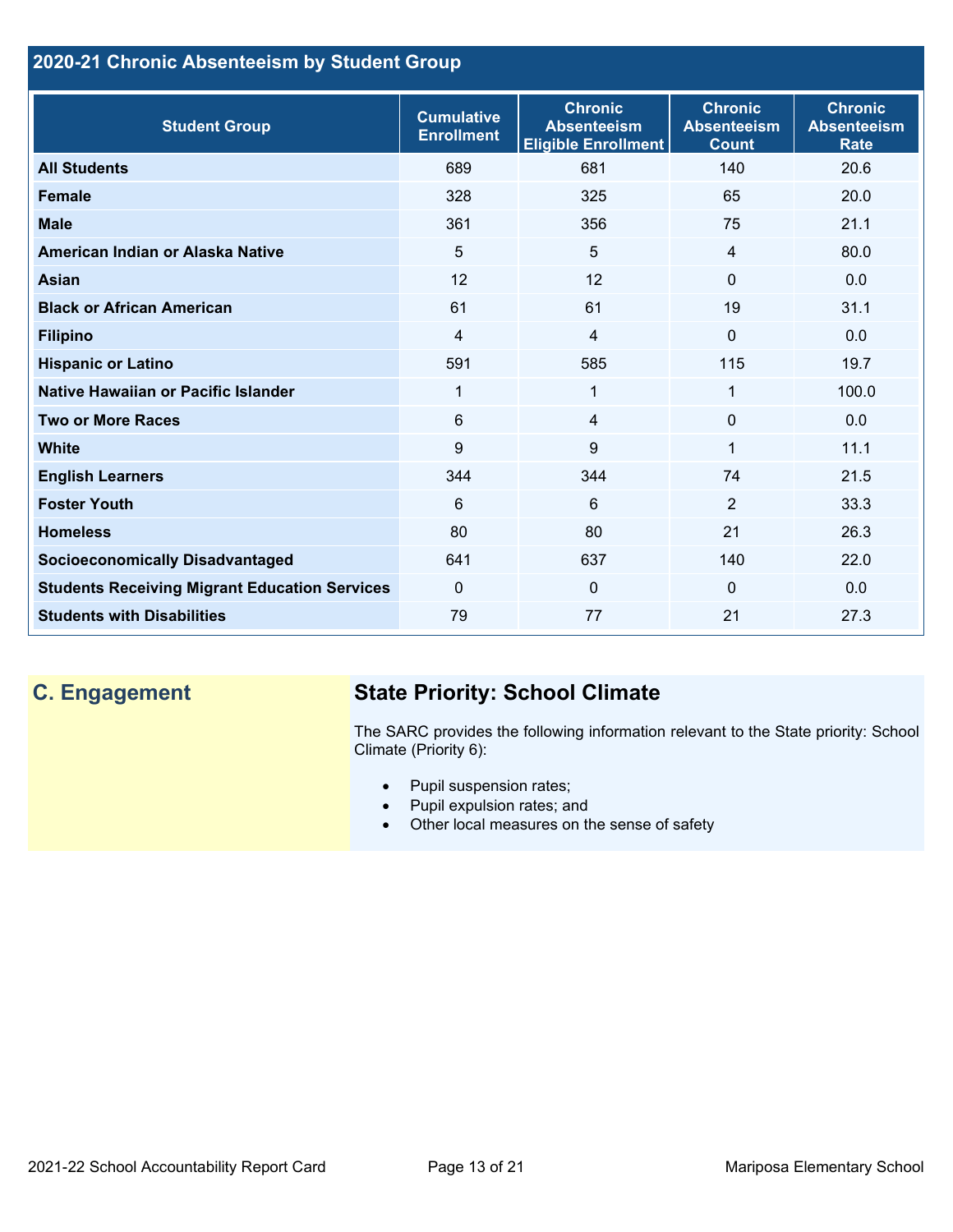### **Suspensions and Expulsions**

This table displays suspensions and expulsions data collected between July through June, each full school year respectively. Data collected during the 2020-21 school year may not be comparable to earlier years of this collection due to differences in learning mode instruction in response to the COVID-19 pandemic.

| <b>Subject</b>     | <b>School</b><br>2018-19 | <b>School</b><br>2020-21 | <b>District</b><br>2018-19 | <b>District</b><br>2020-21 | <b>State</b><br>2018-19 | <b>State</b><br>2020-21 |
|--------------------|--------------------------|--------------------------|----------------------------|----------------------------|-------------------------|-------------------------|
| <b>Suspensions</b> | 3.50                     | 0.00                     | 2.98                       | 0.03                       | 3.47                    | 0.20                    |
| <b>Expulsions</b>  | 0.00                     | 0.00                     | 0.00                       | 0.00                       | 0.08                    | 0.00                    |

This table displays suspensions and expulsions data collected between July through February, partial school year due to the COVID-19 pandemic. The 2019-2020 suspensions and expulsions rate data are not comparable to other year data because the 2019-2020 school year is a partial school year due to the COVID-19 crisis. As such, it would be inappropriate to make any comparisons in rates of suspensions and expulsions in the 2019-2020 school year compared to other school years.

| <b>Subject</b>     | <b>School</b><br>2019-20 | <b>District</b><br>2019-20 | <b>State</b><br>2019-20 |
|--------------------|--------------------------|----------------------------|-------------------------|
| <b>Suspensions</b> | 1.20                     | 1.64                       | 2.45                    |
| <b>Expulsions</b>  | 0.00                     | 0.00                       | 0.05                    |

## **2020-21 Suspensions and Expulsions by Student Group**

| <b>Student Group</b>                                 | <b>Suspensions Rate</b> | <b>Expulsions Rate</b> |
|------------------------------------------------------|-------------------------|------------------------|
| <b>All Students</b>                                  | 0.00                    | 0.00                   |
| <b>Female</b>                                        | 0.00                    | 0.00                   |
| <b>Male</b>                                          | 0.00                    | 0.00                   |
| American Indian or Alaska Native                     | 0.00                    | 0.00                   |
| <b>Asian</b>                                         | 0.00                    | 0.00                   |
| <b>Black or African American</b>                     | 0.00                    | 0.00                   |
| <b>Filipino</b>                                      | 0.00                    | 0.00                   |
| <b>Hispanic or Latino</b>                            | 0.00                    | 0.00                   |
| Native Hawaiian or Pacific Islander                  | 0.00                    | 0.00                   |
| <b>Two or More Races</b>                             | 0.00                    | 0.00                   |
| <b>White</b>                                         | 0.00                    | 0.00                   |
| <b>English Learners</b>                              | 0.00                    | 0.00                   |
| <b>Foster Youth</b>                                  | 0.00                    | 0.00                   |
| <b>Homeless</b>                                      | 0.00                    | 0.00                   |
| <b>Socioeconomically Disadvantaged</b>               | 0.00                    | 0.00                   |
| <b>Students Receiving Migrant Education Services</b> | 0.00                    | 0.00                   |
| <b>Students with Disabilities</b>                    | 0.00                    | 0.00                   |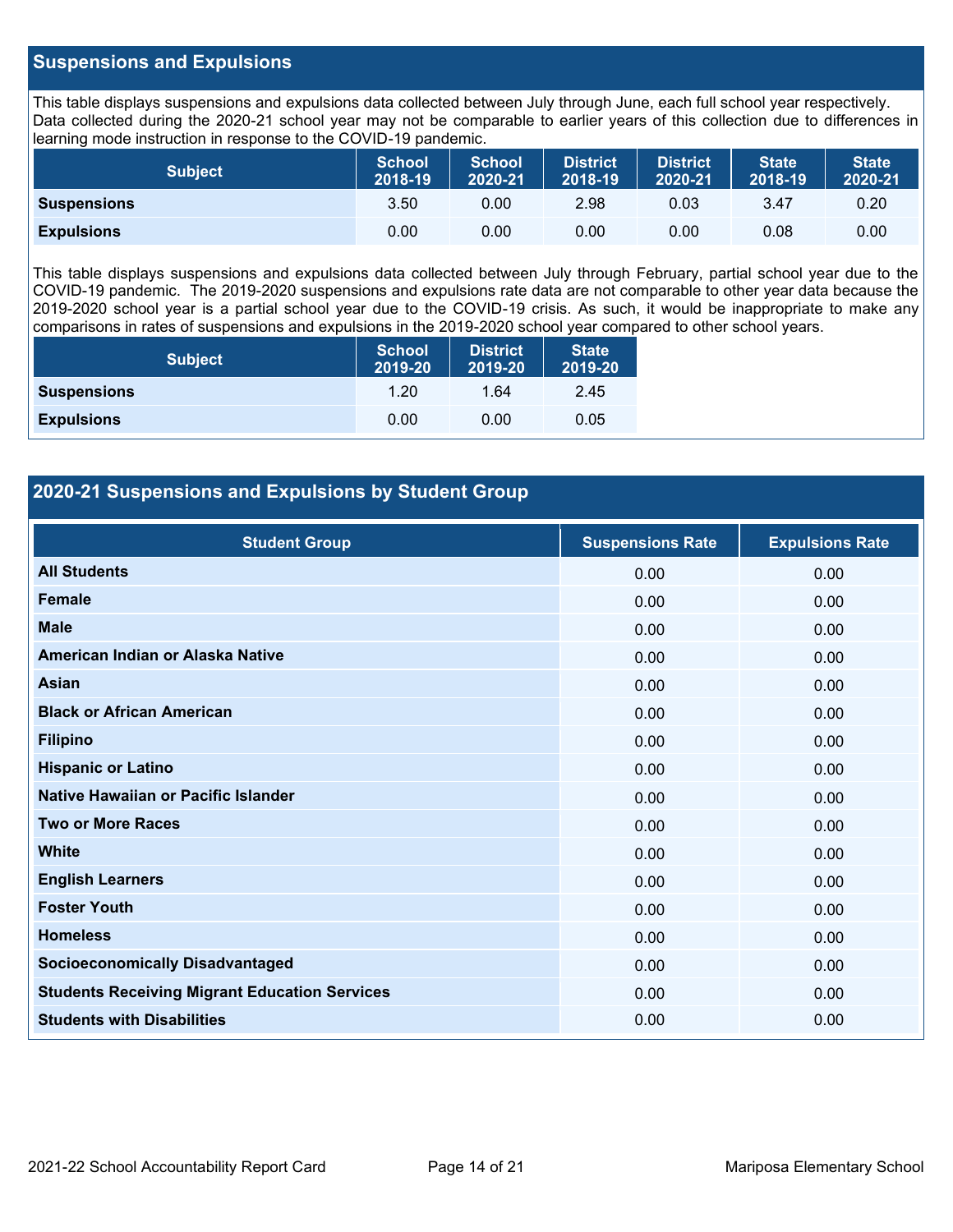### **2021-22 School Safety Plan**

The School Safety Plan was last updated in December of 2021. It was reviewed by staff in August of 2021. The School Safety Plan includes provisions for establishing a secure campus, including the requirement of visitor badges (or district badges for district employees), monitoring of the campus perimeter, common release procedures for all teachers, continuous monitoring for safety hazards throughout the campus. There is also a detailed listing of emergency procedures for fire, earthquake, and potential and actual campus intrusions and staff and students are trained at the beginning of the year, in addition to monthly drills. Emergency provisions of water and sanitary kits and limited food are maintained in each classroom and additional supplies of food, boxed water, batteries, and other important supplies are maintained in storage. A set of several sturdy twoway radios are maintained to ensure communication can be maintained during emergencies.

## **D. Other SARC Information Information Required in the SARC**

The information in this section is required to be in the SARC but is not included in the state priorities for LCFF.

### **2018-19 Elementary Average Class Size and Class Size Distribution**

This table displays the 2018-19 average class size and class size distribution. The columns titled "Number of Classes" indicates how many classes fall into each size category (a range of total students per class). The "Other" category is for multigrade level classes.

| <b>Grade Level</b> | Average<br><b>Class Size</b> | 1-20 Students | Number of Classes with   Number of Classes with   Number of Classes with<br>21-32 Students | 33+ Students |
|--------------------|------------------------------|---------------|--------------------------------------------------------------------------------------------|--------------|
| K                  | 22                           |               |                                                                                            |              |
|                    | 25                           |               | 4                                                                                          |              |
|                    | 24                           |               | 5                                                                                          |              |
|                    | 27                           |               | 3                                                                                          |              |
|                    | 27                           |               |                                                                                            |              |
|                    | 32                           |               |                                                                                            |              |
| 6                  | 13                           |               |                                                                                            |              |
| <b>Other</b>       | 19                           |               |                                                                                            |              |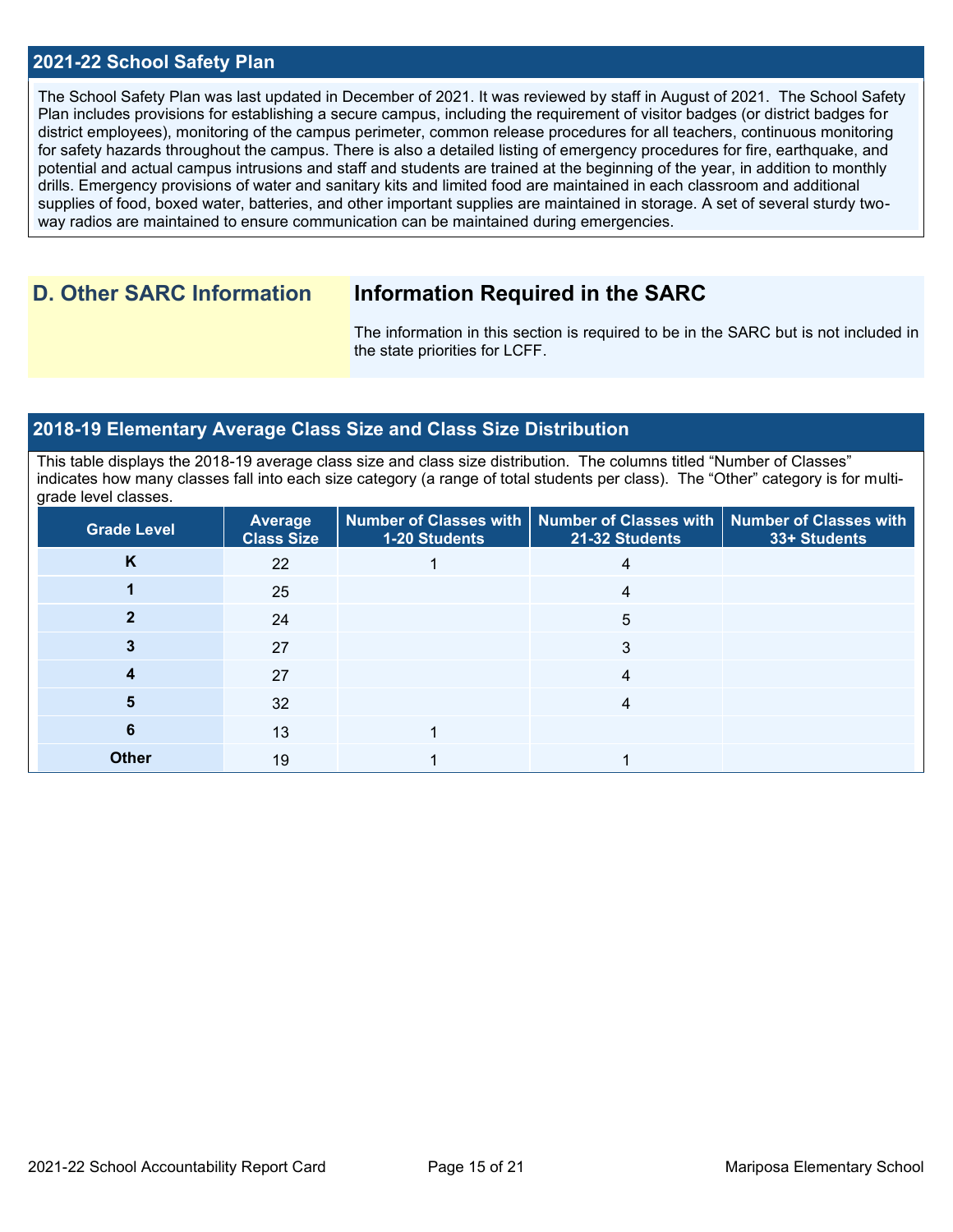### **2019-20 Elementary Average Class Size and Class Size Distribution**

This table displays the 2019-20 average class size and class size distribution. The columns titled "Number of Classes" indicates how many classes fall into each size category (a range of total students per class). The "Other" category is for multi-grade level classes.

| <b>Grade Level</b> | <b>Average</b><br><b>Class Size</b> | <b>Number of Classes with</b><br>1-20 Students | <b>Number of Classes with</b><br>21-32 Students | <b>Number of Classes with</b><br>33+ Students |
|--------------------|-------------------------------------|------------------------------------------------|-------------------------------------------------|-----------------------------------------------|
| K                  | 22                                  | 2                                              | 3                                               |                                               |
|                    | 24                                  |                                                | 4                                               |                                               |
|                    | 25                                  |                                                | 4                                               |                                               |
| 3                  | 25                                  |                                                | 5                                               |                                               |
| 4                  | 28                                  |                                                | 4                                               |                                               |
| 5                  | 27                                  |                                                | 4                                               |                                               |
| 6                  |                                     |                                                |                                                 |                                               |
| <b>Other</b>       | 11                                  | 2                                              |                                                 |                                               |

## **2020-21 Elementary Average Class Size and Class Size Distribution**

This table displays the 2020-21 average class size and class size distribution. The columns titled "Number of Classes" indicates how many classes fall into each size category (a range of total students per class). The "Other" category is for multi-grade level classes.

| <b>Grade Level</b> | <b>Average</b><br><b>Class Size</b> | 1-20 Students | Number of Classes with   Number of Classes with   Number of Classes with<br>21-32 Students | 33+ Students |
|--------------------|-------------------------------------|---------------|--------------------------------------------------------------------------------------------|--------------|
| K                  | 25                                  |               | 4                                                                                          |              |
|                    | 28                                  |               | 3                                                                                          |              |
|                    | 24                                  |               | 4                                                                                          |              |
|                    | 25                                  |               | 4                                                                                          |              |
| 4                  | 30                                  |               | 4                                                                                          |              |
| 5                  | 28                                  |               | 4                                                                                          |              |
| 6                  |                                     |               |                                                                                            |              |
| <b>Other</b>       | 12                                  | ≘             |                                                                                            |              |

## **2020-21 Ratio of Pupils to Academic Counselor**

This table displays the ratio of pupils to Academic Counselor. One full time equivalent (FTE) equals one staff member working full time; one FTE could also represent two staff members who each work 50 percent of full time.

| <b>Title</b>                        | <b>Ratio</b> |
|-------------------------------------|--------------|
| <b>Pupils to Academic Counselor</b> |              |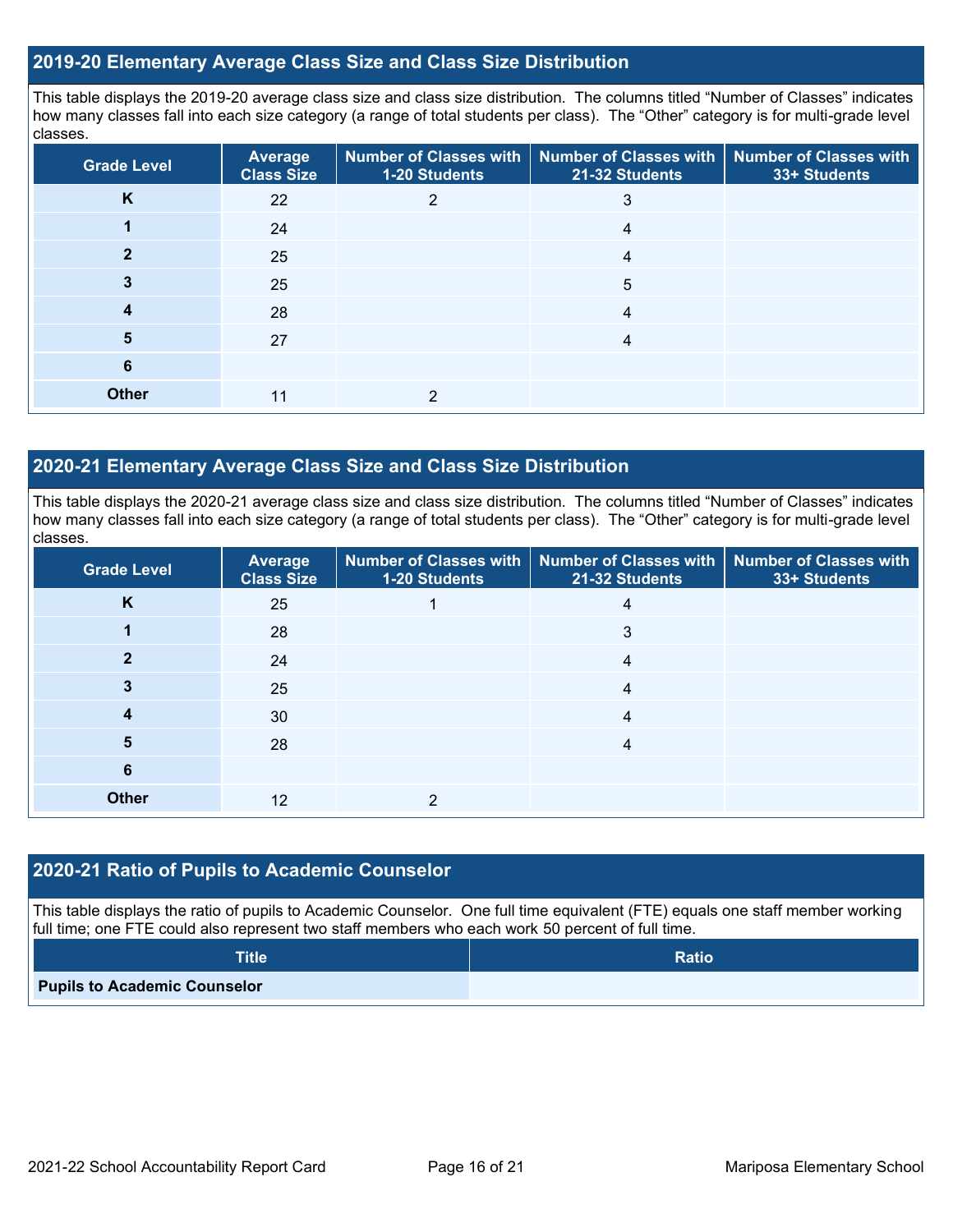### **2020-21 Student Support Services Staff**

This table displays the number of FTE support staff assigned to this school. One full time equivalent (FTE) equals one staff member working full time; one FTE could also represent two staff members who each work 50 percent of full time.

| <b>Title</b>                                                         | <b>Number of FTE Assigned to School</b> |
|----------------------------------------------------------------------|-----------------------------------------|
| <b>Counselor (Academic, Social/Behavioral or Career Development)</b> | 0                                       |
| Library Media Teacher (Librarian)                                    | 0                                       |
| Library Media Services Staff (Paraprofessional)                      | 0                                       |
| <b>Psychologist</b>                                                  | 0                                       |
| <b>Social Worker</b>                                                 | $\Omega$                                |
| <b>Speech/Language/Hearing Specialist</b>                            | 0                                       |
| <b>Resource Specialist (non-teaching)</b>                            | 0                                       |

### **2019-20 Expenditures Per Pupil and School Site Teacher Salaries**

This table displays the 2019-20 expenditures per pupil and average teach salary for this school. Cells with N/A values do not require data.

| Level                                                | <b>Total</b><br><b>Expenditures</b><br><b>Per Pupil</b> | <b>Expenditures</b><br><b>Per Pupil</b><br>(Restricted) | <b>Expenditures</b><br><b>Per Pupil</b><br>(Unrestricted) | <b>Average</b><br><b>Teacher</b><br><b>Salary</b> |
|------------------------------------------------------|---------------------------------------------------------|---------------------------------------------------------|-----------------------------------------------------------|---------------------------------------------------|
| <b>School Site</b>                                   | \$7737.0                                                | \$1666.0                                                | \$6070.0                                                  | \$88059.0                                         |
| <b>District</b>                                      | N/A                                                     | N/A                                                     | \$1608.0                                                  | \$92,686                                          |
| <b>Percent Difference - School Site and District</b> | N/A                                                     | N/A                                                     | 116.2                                                     | $-5.1$                                            |
| <b>State</b>                                         |                                                         |                                                         | \$8,444                                                   | \$85,863                                          |
| <b>Percent Difference - School Site and State</b>    | N/A                                                     | N/A                                                     | $-32.7$                                                   | 2.5                                               |

## **2020-21 Types of Services Funded**

We provide several opportunities to support students in meeting their academic goals. We also offer before and after school academic interventions and enrichment opportunities for students. Students have multiple opportunities to read and check out library books at their own reading level. A full-time Instructional Coach supports teachers to plan and implement a high-quality instructional program for all students along with targeted assistance for English Learners, Students with Disabilities and Socioeconomically disadvantaged students. Administrators monitor the implementation of our programs for English Learners, Positive Behavior Intervention System and provides staff development for certificated and classified staff.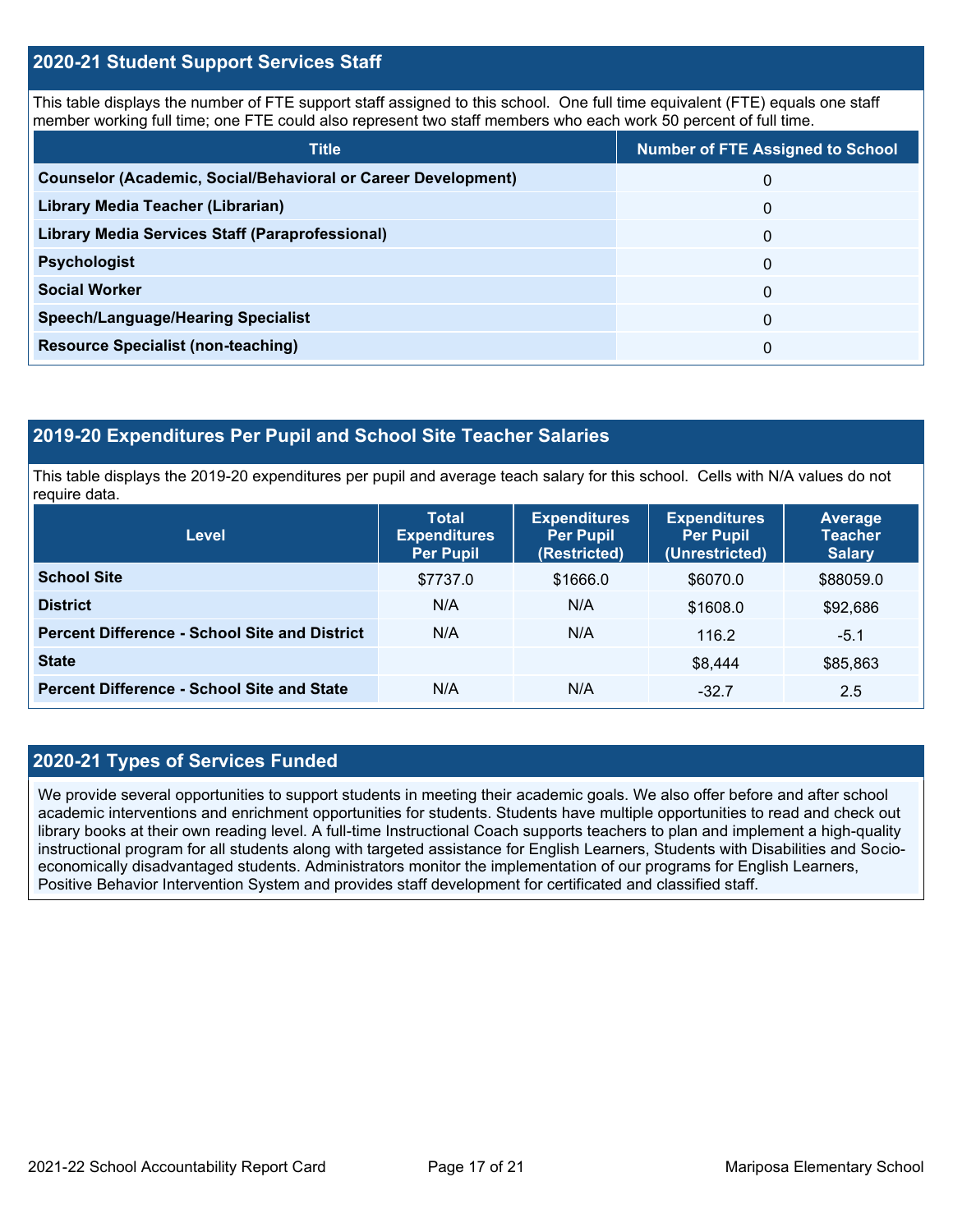### **2019-20 Teacher and Administrative Salaries**

This table displays the 2019-20 Teacher and Administrative salaries. For detailed information on salaries, see the CDE Certification Salaries & Benefits web page at [http://www.cde.ca.gov/ds/fd/cs/.](http://www.cde.ca.gov/ds/fd/cs/)

| Category                                             | <b>District</b><br><b>Amount</b> | <b>State Average</b><br>for Districts<br>in Same Category |
|------------------------------------------------------|----------------------------------|-----------------------------------------------------------|
| <b>Beginning Teacher Salary</b>                      | \$48,998                         | \$52,060                                                  |
| <b>Mid-Range Teacher Salary</b>                      | \$87,146                         | \$84,043                                                  |
| <b>Highest Teacher Salary</b>                        | \$105,113                        | \$107,043                                                 |
| <b>Average Principal Salary (Elementary)</b>         | \$138,892                        | \$133,582                                                 |
| <b>Average Principal Salary (Middle)</b>             | \$141,565                        | \$138,803                                                 |
| <b>Average Principal Salary (High)</b>               | \$0                              | \$133,845                                                 |
| <b>Superintendent Salary</b>                         | \$319,095                        | \$240,628                                                 |
| <b>Percent of Budget for Teacher Salaries</b>        | 37%                              | 35%                                                       |
| <b>Percent of Budget for Administrative Salaries</b> | 6%                               | 5%                                                        |

### **Professional Development**

Professional development at the site and district levels address the implementation of common core standards based instruction using the core curriculum, effective instructional strategies for differentiated learning, and positive behavior intervention supports in the classroom and on the playground. In addition, district level professional development includes workshop sessions and classroom support for beginning teachers (Induction), support for veteran teachers through the Peer Assistance and Review program (PAR), leadership development for administrators, compliance related workshops and a variety of job-specific and mandated trainings for classified employees. The district also provides professional development to support and train teachers with instruction for English Language Learners. This support is focused on helping EL students attain proficiency on the English Language Proficiency Assessment for California (ELPAC) and the statewide assessment (SBAC).

Professional development at Mariposa School is developed based on student assessment data and teacher need. Teachers are trained both during after-school meetings during half and full release days. The Principal, Assistant Principal, and Instructional Coach provide instructional support for teachers to grow as professionals through observations, in-class coaching, coaching cycles, peer-coaching individual and grade level data meetings. Staff development includes professional learning in the following areas: ELA, Math, English Language Development (ELD), Professional Learning Communities (PLCs), Data Analysis, Positive Behavior Interventions & Supports (PBIS), Multi-Tiered System of Supports (MTSS), instructional planning, integrated technology and our school wide initiative of the Leader in Me, which focuses on academic achievement and socialemotional needs of students.

Throughout the 2021-2022 school year, Mariposa staff has continued to receive professional development in our district adopted English Language Arts, math, and science curriculum. Additionally, Mariposa staff has received further training in the Leader in Me program, Kagan strategies and PLCs.

This table displays the number of school days dedicated to staff development and continuous improvement.

| <b>Subject</b>                                                                  | 2019-20   2020-21   2021-22 |    |
|---------------------------------------------------------------------------------|-----------------------------|----|
| Number of school days dedicated to Staff Development and Continuous Improvement |                             | 15 |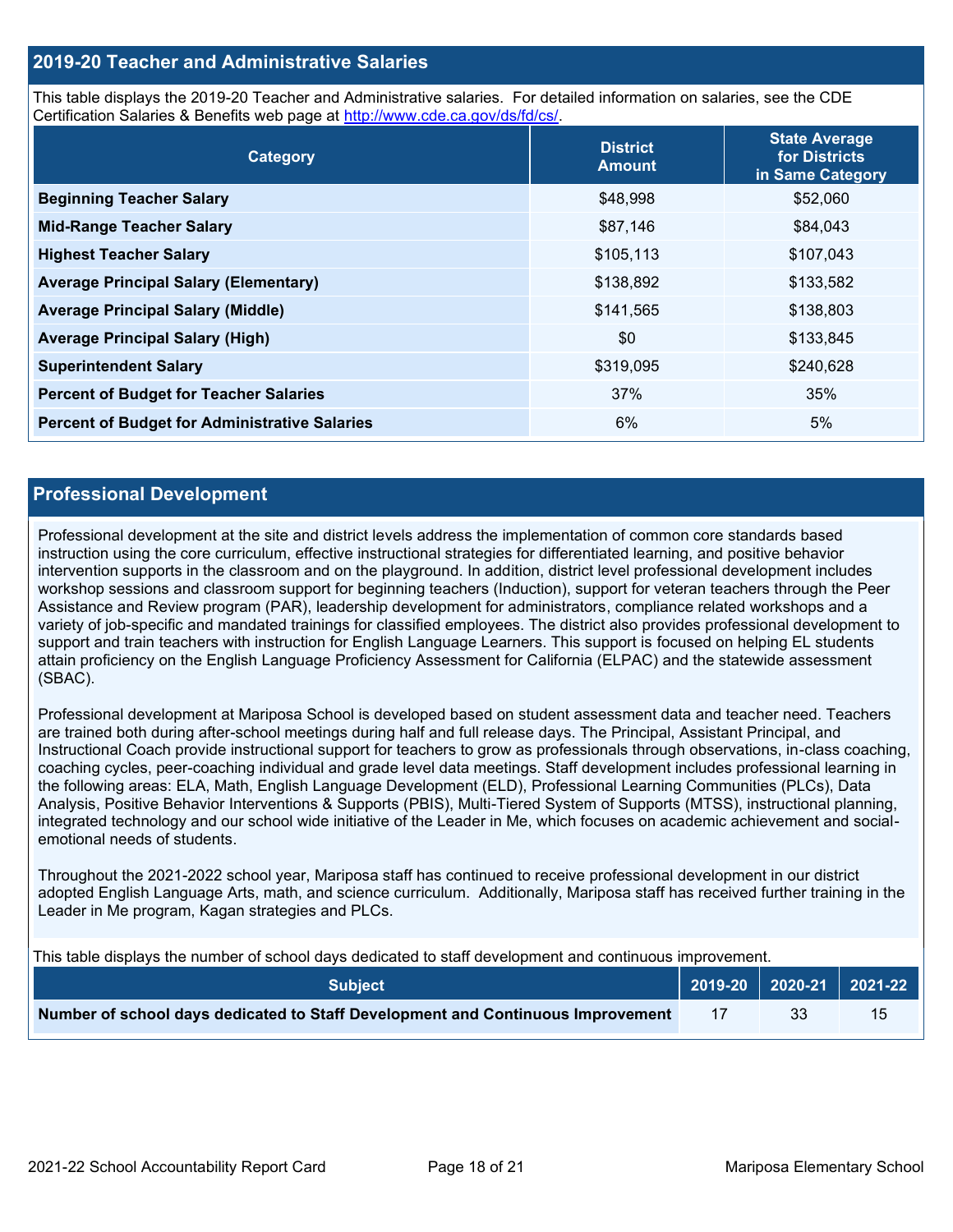# **Ontario-Montclair School District 2020-21 Local Accountability Report Card (LARC) Addendum**

## **Local Accountability Report Card (LARC) Addendum**

**2020-21 Local Accountability Report Card (LARC) Addendum Overview**



On July 14, 2021, the California State Board of Education (SBE) determined that the California Department of Education (CDE) will use the SARC as the mechanism to conduct a one-time data collection of the LEA-level aggregate test results of all school's local assessments administered during the 2020–2021 school year in order to meet the federal Every Students Succeeds Act (ESSA) reporting requirement for the Local Educational Agency Accountability Report Cards (LARCs).

Each local educational agency (LEA) is responsible for preparing and posting their annual LARC in accordance with the federal ESSA. As a courtesy, the CDE prepares and posts the LARCs on behalf of all LEAs.

Only for the 2020–2021 school year and the 2020–2021 LARCs, LEAs are required to report their aggregate local assessments test results at the LEA-level to the CDE by populating the tables below via the SARC. These data will be used to meet the LEAs' federal requirement for their LARCs. Note that it is the responsibility of the school and LEA to ensure that all student privacy and suppression rules are in place when reporting data in Tables 3 and 4 in the Addendum, as applicable.

The tables below are not part of the SBE approved 2020–2021 SARC template but rather are the mechanism by which these required data will be collected from LEAs.

For purposes of the LARC and the following tables, an LEA is defined as a school district, a county office of education, or a direct funded charter school.

| 2021-22 District Contact Information |                                   |  |
|--------------------------------------|-----------------------------------|--|
| <b>District Name</b>                 | Ontario-Montclair School District |  |
| <b>Phone Number</b>                  | $(909)$ 459-2500                  |  |
| Superintendent                       | Dr. James Q. Hammond              |  |
| <b>Email Address</b>                 | info@omsd.net                     |  |
| <b>District Website Address</b>      | https://www.omsd.net              |  |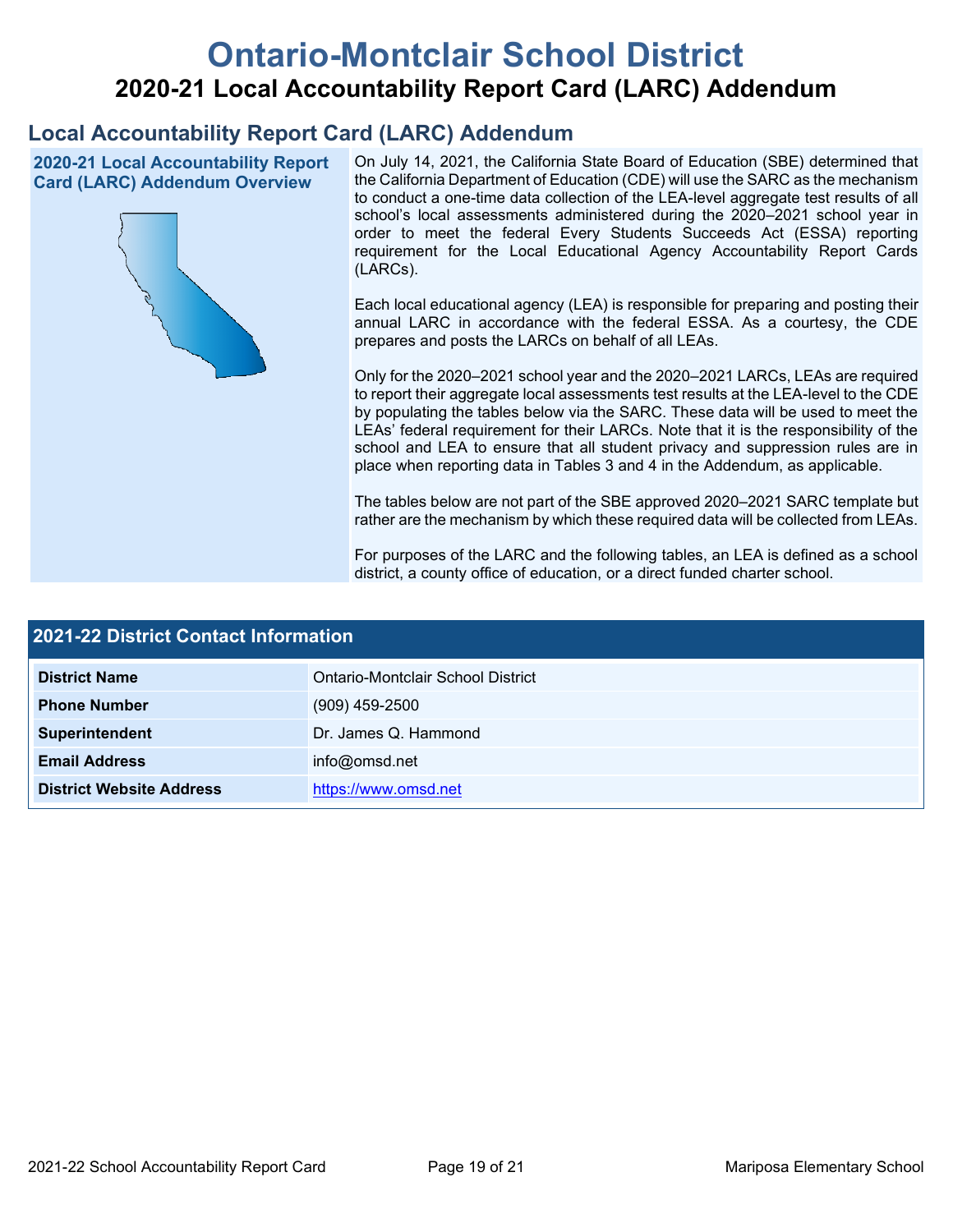## **2020-21 CAASPP Test Results in ELA by Student Group**

This table displays CAASPP test results in ELA by student group for students grades three through eight and grade eleven taking and completing a state-administered assessment. The CDE will populate this table for schools in cases where the school administered the CAASPP assessment. In cases where the school administered a local assessment instead of CAASPP, the CDE will populate this table with "NT" values, meaning this school did not test students using the CAASPP. See the local assessment(s) table for more information.

| <b>CAASPP</b><br><b>Student Groups</b>               | <b>CAASPP</b><br><b>Total</b><br><b>Enrollment</b> | <b>CAASPP</b><br><b>Number</b><br><b>Tested</b> | <b>CAASPP</b><br><b>Percent</b><br><b>Tested</b> | <b>CAASPP</b><br><b>Percent</b><br><b>Not Tested</b> | <b>CAASPP</b><br><b>Percent</b><br>Met or<br><b>Exceeded</b> |
|------------------------------------------------------|----------------------------------------------------|-------------------------------------------------|--------------------------------------------------|------------------------------------------------------|--------------------------------------------------------------|
| <b>All Students</b>                                  | 12994                                              | <b>NT</b>                                       | <b>NT</b>                                        | <b>NT</b>                                            | <b>NT</b>                                                    |
| <b>Female</b>                                        | 6378                                               | <b>NT</b>                                       | <b>NT</b>                                        | <b>NT</b>                                            | <b>NT</b>                                                    |
| <b>Male</b>                                          | 6616                                               | <b>NT</b>                                       | <b>NT</b>                                        | <b>NT</b>                                            | <b>NT</b>                                                    |
| American Indian or Alaska Native                     | 92                                                 | <b>NT</b>                                       | <b>NT</b>                                        | <b>NT</b>                                            | <b>NT</b>                                                    |
| <b>Asian</b>                                         | 257                                                | <b>NT</b>                                       | <b>NT</b>                                        | <b>NT</b>                                            | <b>NT</b>                                                    |
| <b>Black or African American</b>                     | 394                                                | <b>NT</b>                                       | <b>NT</b>                                        | <b>NT</b>                                            | <b>NT</b>                                                    |
| <b>Filipino</b>                                      | 81                                                 | <b>NT</b>                                       | <b>NT</b>                                        | <b>NT</b>                                            | <b>NT</b>                                                    |
| <b>Hispanic or Latino</b>                            | 11629                                              | <b>NT</b>                                       | <b>NT</b>                                        | <b>NT</b>                                            | <b>NT</b>                                                    |
| <b>Native Hawaiian or Pacific Islander</b>           | 31                                                 | <b>NT</b>                                       | <b>NT</b>                                        | <b>NT</b>                                            | <b>NT</b>                                                    |
| <b>Two or More Races</b>                             | 140                                                | <b>NT</b>                                       | <b>NT</b>                                        | <b>NT</b>                                            | <b>NT</b>                                                    |
| <b>White</b>                                         | 370                                                | <b>NT</b>                                       | <b>NT</b>                                        | <b>NT</b>                                            | <b>NT</b>                                                    |
| <b>English Learners</b>                              | 2756                                               | <b>NT</b>                                       | <b>NT</b>                                        | <b>NT</b>                                            | <b>NT</b>                                                    |
| <b>Foster Youth</b>                                  | 73                                                 | <b>NT</b>                                       | <b>NT</b>                                        | <b>NT</b>                                            | <b>NT</b>                                                    |
| <b>Homeless</b>                                      | 2320                                               | <b>NT</b>                                       | <b>NT</b>                                        | <b>NT</b>                                            | <b>NT</b>                                                    |
| <b>Military</b>                                      | $\mathbf 0$                                        | $\mathbf 0$                                     | $\mathbf 0$                                      | $\mathbf 0$                                          | 0                                                            |
| <b>Socioeconomically Disadvantaged</b>               | 11552                                              | <b>NT</b>                                       | <b>NT</b>                                        | <b>NT</b>                                            | <b>NT</b>                                                    |
| <b>Students Receiving Migrant Education Services</b> | $\Omega$                                           | $\mathbf 0$                                     | $\mathbf{0}$                                     | $\Omega$                                             | 0                                                            |
| <b>Students with Disabilities</b>                    | 1919                                               | <b>NT</b>                                       | <b>NT</b>                                        | <b>NT</b>                                            | <b>NT</b>                                                    |